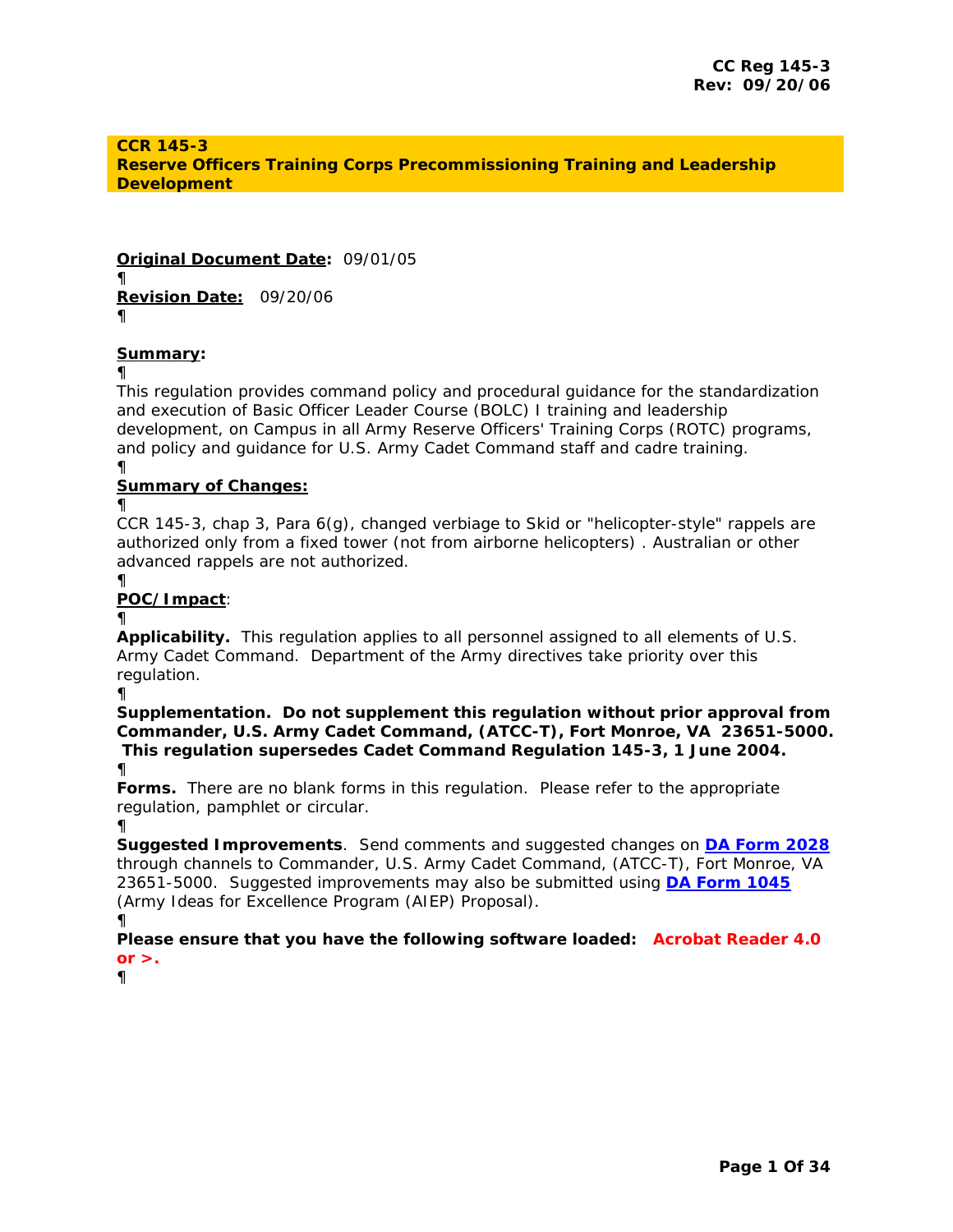# <span id="page-1-0"></span>**Details**:

# **Table Of Contents**

 $<sup>1</sup>$ </sup>

**Chapter 1, Introduction** 

| $\vert$ 1-1    | <b>Purpose</b>                                |
|----------------|-----------------------------------------------|
| $\vert$ 1-2    | References                                    |
| $\vert$ 1-3    | <b>Explanation of Abbreviations and Terms</b> |
| $\vert$ 1-4    | Responsibilities                              |
| $\blacksquare$ |                                               |

¶

# **Chapter 2, BOLC I: ROTC On Campus Training and Leadership Development**

| $\vert$ 2-1  | <b>The Warrior Ethos</b>                                |
|--------------|---------------------------------------------------------|
| $\vert$ 2-2  | <b>Officer Education System Overview</b>                |
| $\vert$ 2-3  | <b>Leadership Development</b>                           |
| $2 - 4$      | <b>Professional Military Education</b>                  |
| $\vert$ 2-5  | <b>Physical Training</b>                                |
| $2-6$        | <b>Water Training</b>                                   |
| $2 - 7$      | <b>Field Training Exercise</b>                          |
| $\vert$ 2-8  | <b>Confidence and Team Building</b>                     |
| $2-9$        | <b>English as a Learned Language</b>                    |
| $\vert$ 2-10 | <b>Alternate Flight Aptitude Selection Test (AFAST)</b> |
| $\vert$ 2-11 | Defense Language Aptitude Battery (DLAB)                |

**¶** 

**Chapter 3, Cadre Training** 

| $\vert$ 3-1 | <b>Brigade Leader's Training Program (BLTP)</b>             |
|-------------|-------------------------------------------------------------|
| $3-2$       | Distance Learning-School of Cadet Command (DL-SOCC) Courses |
| $3 - 3$     | <b>School of Cadet Command Courses (SOCC)</b>               |
| $3 - 4$     | <b>Quality Assurance and Faculty Certification</b>          |
| $3-5$       | <b>Medical Support for Training</b>                         |
| $3-6$       | <b>Rappel Training</b>                                      |
| $3 - 7$     | <b>Recurring Cadre Training</b>                             |

¶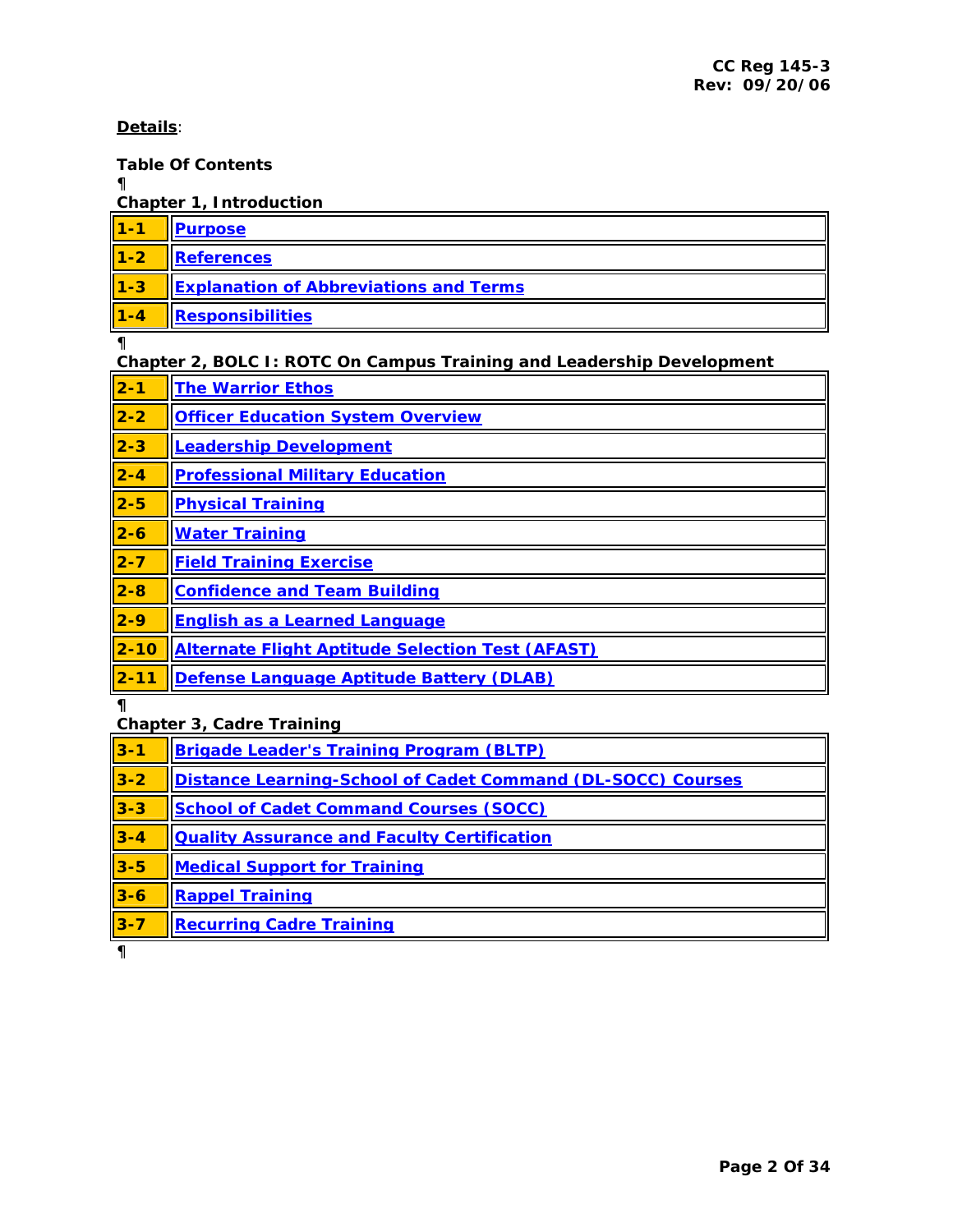# <span id="page-2-0"></span>C**hapter 4, Enrollment and Waiver**

| $\overline{4-1}$    | <b>Overview</b>                                           |
|---------------------|-----------------------------------------------------------|
| $14-2$              | <b>On-Campus Summer Training</b>                          |
| $14-3$              | Non-Army Cadet Commissioning Eligibility                  |
| $4-4$               | <b>Substitutions, Deferments, Waivers, and Exceptions</b> |
| $\vert 4 - 5 \vert$ | <b>ROTC Cadet versus Student Status</b>                   |
| $\vert 4-6 \vert$   | <b>Re-Cycle Opportunities</b>                             |
|                     |                                                           |

**Appendices** 

| <b>Appendices</b>       |                                                        |
|-------------------------|--------------------------------------------------------|
|                         | <b>Section I, Abbreviations</b>                        |
|                         | <b>Section II, Terms</b>                               |
| $\overline{A}$          | <b>References</b>                                      |
| B                       | <b>ESTP Exemption Standards</b>                        |
| $\overline{\text{c}}$   | <b>ESTP Passport Rollover Request</b>                  |
| $\overline{\mathsf{D}}$ | <b>BOLC Task List</b>                                  |
| $\overline{\mathbf{E}}$ | <b>Mandatory Cadre Training and Certification</b>      |
| lF                      | <b>Accelerated Cadet Commissioning Training (ACCT)</b> |
| <b>G</b>                | <b>Medical Support to Training</b>                     |
| lн                      | <b>Leadership Development Program (LDP) Handbook</b>   |
|                         |                                                        |

#### TOC **Chapter 1, Introduction**

**1-1**. **Purpose**. This regulation sets policies, assigns responsibilities, and provides guidance for planning, developing leaders, and executing the on-campus portion of the Basic Officer Leader Course I: Senior Reserve Officers Training Corps (SROTC or ROTC) (BOLC I: ROTC). It standardizes the implementation of the Military Science and Leadership (MSL) curriculum and cadet training. This regulation also sets policy and procedural guidance and assigns responsibilities for U.S. Army Cadet Command (USACC) staff and cadre training and development.

# **1-2. References** See **[Appendix A](#page-31-0)**.

# **1-3. Explanation of Abbreviations and Terms**

Please refer to **[Section I](#page-24-0)** and **[Section II](#page-26-0)** (also referenced in the Table of Contents **[Glossary](http://my.usaac.army.mil/portal/dt/usacc/HQ/library/Glossary/)**).

# **1-4. Responsibilities**

a. The Commanding General, USACC, is responsible for the execution of the ROTC program and coordinates for the Commanding General, U.S. Army Accessions Command (USAAC), the implementation of BOLC I tasks by the United States Military Academy,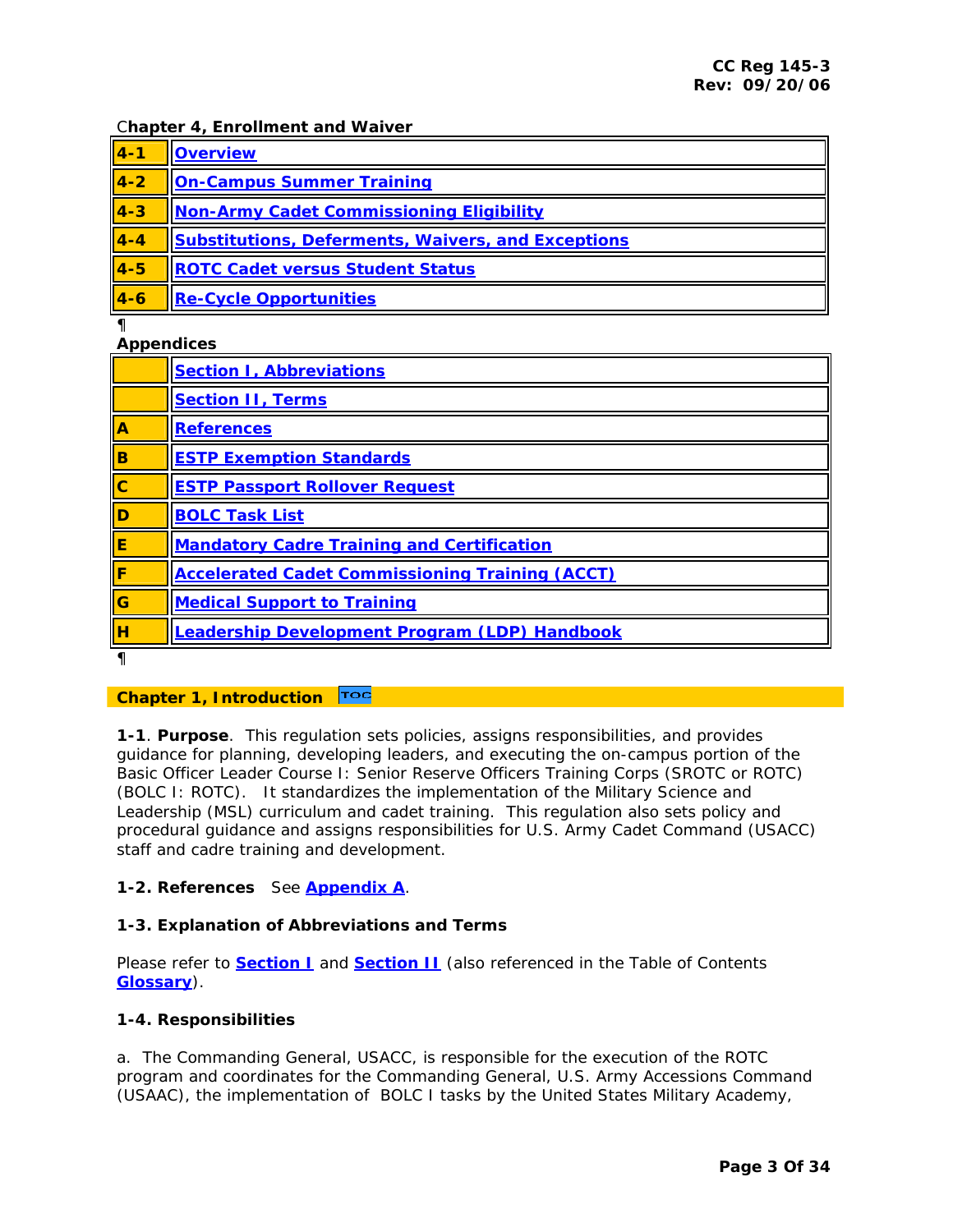active component Officer Candidate School (OCS), and the Army National Guard OCS programs conducted by the state military academies.

b. ROTC region commanders have overall responsibility for managing, monitoring, and reviewing battalion implementation of the ROTC Program.

c. Brigade commanders exercise command and control of assigned battalions. They oversee leadership assessment and cadet evaluation. They review the planning, execution, and results of training, particularly for units that have not attained satisfactory results in the previous year. They coordinate joint training efforts among two or more battalions and organize brigade-level exercises such as Ranger Challenge or drill and marksmanship competitions.

d. Professors of Military Science (PMS) also serve as battalion commande[rs for](#page-1-0) their respective ROTC program. They are responsible for the following actions: Toc

(1) Developing, executing, and evaluating a college-level ROTC program that:

 (a) Meets the academic standards set forth by higher headquarters and the host institution to be worthy of academic credit for the Military Science & Leadership (MSL) Program.

(b) Complies with this regulation.

(c) Trains each cadet to the appropriate level on each BOLC I task.

 (d) Assesses each cadets leadership performance over time and develops cadets leadership potential in a positive climate.

 (e) Develops mentally agile, adaptive leaders, encourages innovation and critical thinking, inculcates the Warrior Ethos, facilitates military socialization and promotes officership.

 (2) Provides a mutually beneficial channel of communication between the military and the academic community.

e. Commanders at all levels conduct risk assessments either formally during the planning process of a training event or informally if developing a hasty plan. Commanders institute the proper measures of safety into every facet of training conducted on and off campus. Cadre will consult **[CCR 385-10](http://my.usaac.army.mil/portal/dt/usacc/HQ/library/CC_Regulations/)**, The Cadet Command Safety Program, for forms and guidance on the risk management process and minimum required safety measures for each of the various types of training events.

f. The Deputy Chief of Staff, G-3, has overall responsibility for managing, monitoring, reviewing, and implementing all cadet training and leader development activities as well as coordinating USACC staff and cadre training and development courses through the School of Cadet Command.

 $<sup>1</sup>$ </sup>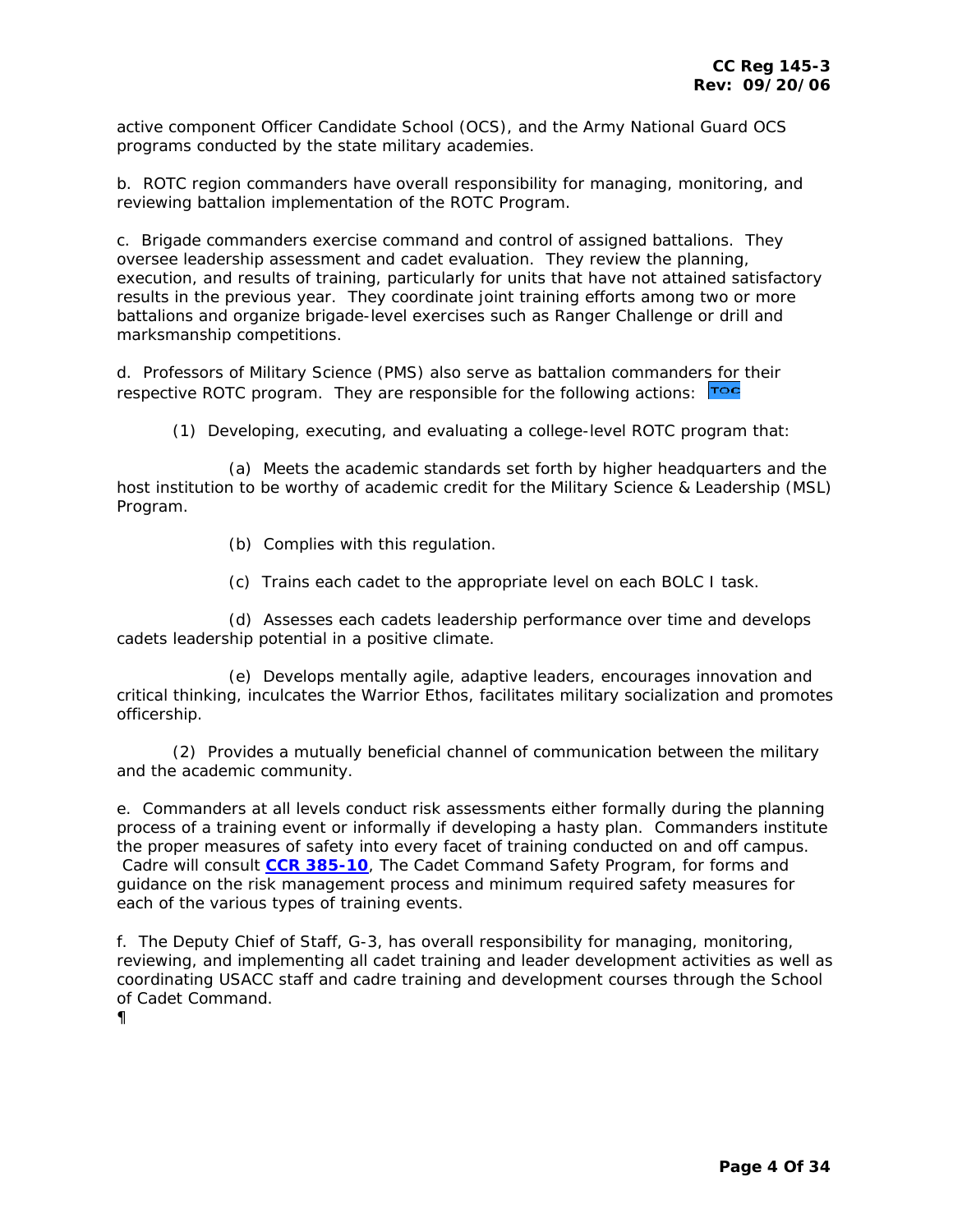# <span id="page-4-0"></span>**Chapter 2, ROTC On-Campus Training**

# **2-1. The Warrior Ethos**

The Warrior Ethos is the foundation for the American Soldiers total commitment to victory in peace and war. American Soldiers have absolute faith in themselves and their team.

While exemplifying the Army Values, American Soldiers:

- **will always place the mission first**
- **will never accept defeat**
- **will never quit**
- **will never leave a fallen comrade**

All Soldiers, regardless of branch, specialty, function, or battlefield location, are prepared to engage and destroy the enemies of the United States in close combat.

It is absolutely critical that Army ROTC cadre understand, embrace, and exemplify the Warrior Ethos in order to prepare their cadets for positions of responsibility and trust as officers in the United States Army. It is also vitally important that cadets develop and internalize the Warrior Ethos as they make the transition from student to leader.

#### TOC **2-2. Officer Education System Overview**

a. The Officer Education System (OES) is designed to develop skills, knowledge, and abilities to support the Warrior Ethos required of Army officers. It provides training and education at various developmental stages throughout an officers service to the nation.

b. The structure of OES provides for progressive and sequential leader development. The Basic Officer Leader Course (BOLC) is a three-phased course that is the Officer Initial Military Training (IMT) component of the OES. The pre-commissioning level, BOLC I, is comprised of two components: military skills/professional knowledge and professional military education (PME) requirements. Second Lieutenants from all commissioning sources attend BOLC II, which is designed to further develop competent and confident warrior leaders. BOLC III focuses on branch specific technical training.

# **2-3. Leadership Development**

a. The Leadership Development Program (LDP) is the cornerstone of BOLC I: ROTC training and leadership development. The LDP is an individual-focused system of structured leadership opportunities, assessment and feedback on the 16 leadership dimensions and the 7 Army values. The performance indicators for each dimension provide both assessors and cadets clear definition and sample performance of the leadership behavior expected. See **[APPENDIX H, LDP HANDBOOK.](http://my.usaac.army.mil/downloads/usacc/HQ/library/CC_Regulations/145-3/AP_H_CCR_145_3.doc)** 

b. Cadre plan several leadership opportunities for cadets each semester. Training and other activities on campus and during field exercises provide the battalion ample opportunity to observe and assess cadet leadership, and give cadets feedback in terms of leadership dimensions. Cadre and MSL IV cadets conduct leadership assessments on each cadet leader, conduct group after action reviews, and provide timely, private developmental feedback to the cadet. Cadre analyze LDP assessment results over time to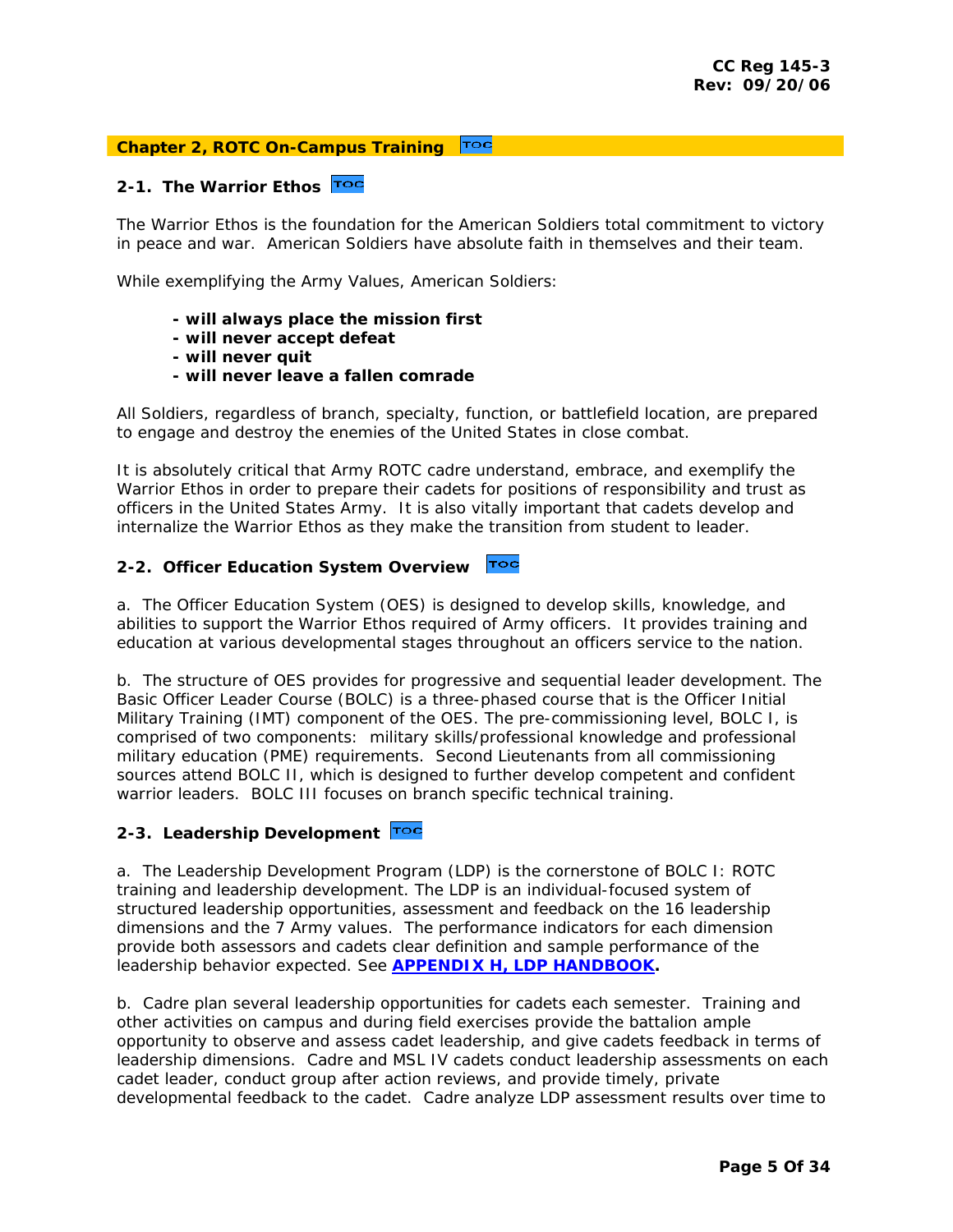<span id="page-5-0"></span>determine trends and coach individual cadets to develop their leadership potential. The goal is that each cadet consistently earns satisfactory (or better) ratings in every leadership dimension and all seven Army values.

# **2-4. Professional Military Education (PME)**

PME requirements make up the BOLC I component of the OES described in Paragraph **[2-2](#page-4-0)**. The PME component consists of four parts: baccalaureate degree; completion of MSL Advanced Course (MSL 301, MSL 302, MSL 401, MSL 402, and corresponding Leadership Labs) and LDAC; completion of Enhanced Skills Training Program (ESTP) unless exemption standards are met; and completion of an American Military History course, and a staff ride or battlefield tour. Substitutions, deferments, waivers, and exemptions to the PME requirements are covered in Paragraph **[4-4](#page-20-0)** of this regulation.

a. Baccalaureate degree. Cadets must achieve a cumulative GPA of 2.0 on a 4.0 scale or its equivalent and possess a baccalaureate degree conferred by an accredited 4-year degree granting institution. Exemptions are listed in **[AR 145-1](http://www.army.mil/usapa/epubs/pdf/r145_1.pdf)**, Chapter 6, Section II: The Early Commissioning Program.

b. MSL Advanced Course (MSL 301, MSL 302, MSL 401, MSL 402, and Leadership Labs) and LDAC are founded on the BOLC I common core tasks, Army values, and the 16 leader dimensions consisting of attributes, skills, and actions. They are taught in such a way to develop critical thinking, mental agility and adaptiveness--critical skills for company grade officers in the Contemporary Operating Environment.

 (1) BOLC Common Core Tasks, see **[Appendix D](http://my.usaac.army.mil/downloads/usacc/HQ/library/CC_Regulations/145-3/AP_D_CCR_145_3.doc)**. The column titled initial indicates those tasks addressed during the Basic Course (MSL I and MSL II) or any authorized placement credit program. The appendix displays where each task is covered in the Advanced Course curriculum and LDAC.

c. Enhanced Skills Training Program (ESTP) assesses and develops ROTC cadets communication, problem solving and analytical skills through diagnostic adaptive assessments and skills enhancement training in basic mathematics, English grammar, and reading. Cadets who complete ESTP or meet the established exemption criteria meet the minimum academic standard required of a commissioned officer.

(1) ESTP Requirements.

 (a) The ESTP or exemption standards must be met prior to commissioning. Cadets will benefit most from ESTP if it is completed during the MSL II or MSL III year.

 (b) Cadets must meet the common "academic assessment standard" as part of their PME and prior to commissioning. ESTP assists cadets in meeting the standard and is a commissioning requirement.

 (c) Cadets must complete the ESTP Math through Math Tier 2 level, ESTP Reading through Reading Tier 3 level and ROTC English within 15-weeks of first log-on and prior to commissioning.

(2) Battalion responsibilities. The PMS will: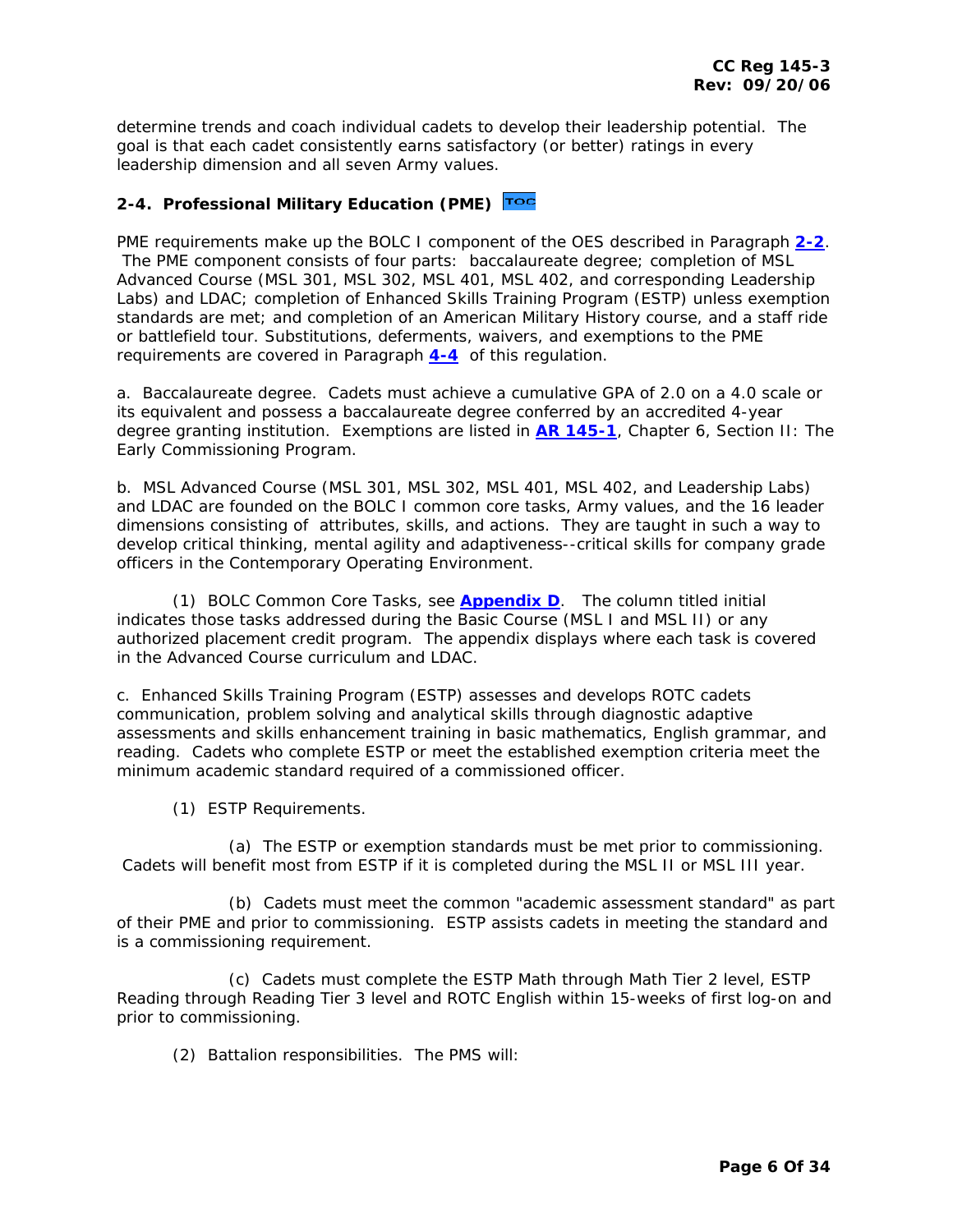(a) Inform all cadets of the ESTP requirements prior to contracting.

 (b) Determine ESTP exemption status using paragraph **[4-4.c\(4\)](#page-21-0)** and the table in **[Appendix B](http://my.usaac.army.mil/downloads/usacc/HQ/library/CC_Regulations/145-3/AP_B_CCR_145_3.doc)** for all contracted and prospective cadets (all cadets eligible for contracting), and test those who are not exempt.

 (c) Using the ESTP User Progress Graph Report, verify that each cadet completes ESTP prior to commissioning.

 (d) Report cadet ESTP enrollment, progress and completion in the appropriate Cadet Command Information Management System (CCIMS) module. Report cadet completion in the campus Cadet Evaluation Report (CER).

 (e) Appoint a battalion ESTP representative to administer the program and monitor cadet progress. Schedule ESTP training through the ESTP website (**[www.ESTPhelp.com](http://www.estphelp.com/)**) for the battalion ESTP representative.

 (f) Request and fund additional or roll-over passports for cadets requiring multiple passports to complete ESTP. The battalion will submit requests for additional passports and account information rollover using the format specified in **[Appendix C](http://my.usaac.army.mil/downloads/usacc/HQ/library/CC_Regulations/145-3/AP_C_CCR_145_3.doc)**.

 (1) Submit supporting information identifying when issues arose and a description of the events and actions taken to resolve each issue on each passport rollover request.

 (2) Include, in the request, descriptions which detail dates, summaries of actions taken, and correspondence with the affected cadet, university IT department, ESTP Technical Helpdesk, ESTP Education Helpdesk, and HQ USACC personnel for each rollover request where cadets were prevented from completing ESTP due to circumstances outside the cadets control.

 (3) In cases of severe connectivity or software problems, include information explaining that no alternative computer (personal, ESTP Lab, or university lab) equipment was available during the passport period.

(3) HQ, USACC will:

(a) Fund one passport per cadet.

 (b) Activate rollover passports and move cadet assessment information to rollover account profiles.

 (c) Determine the funding source (Battalion or HQ) for rollover requests based on both the description of the issue and the actions taken to resolve it.

 (d) Transfer funds from battalion accounts semi-annually on **15 January** for the summer and fall semesters and **15 June** for the spring semester for each approved rollover request incurred.

(4) ESTP for designated English as a Learned Language (ELL) cadets.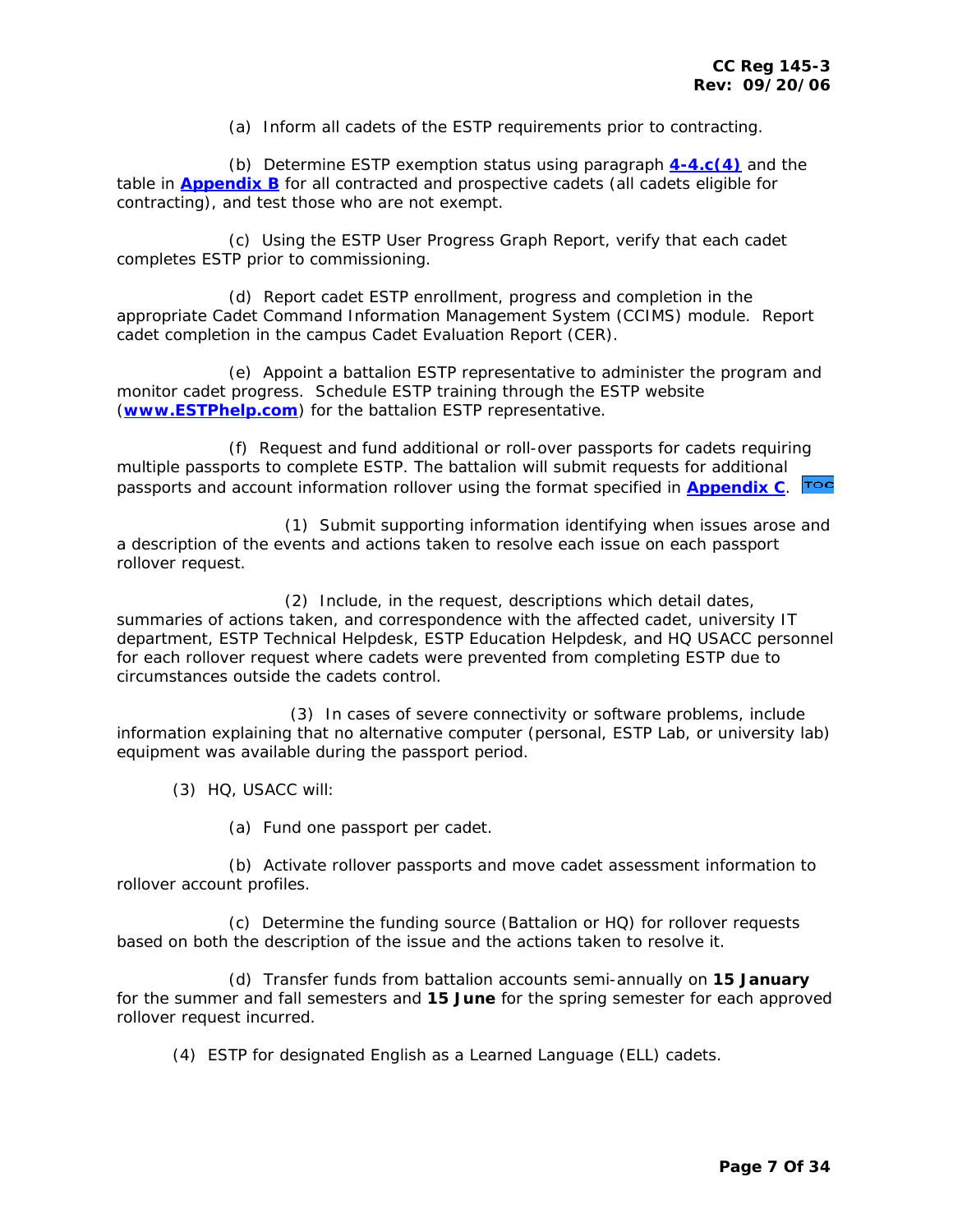(a) ELL cadets are authorized one passport per semester, funded by Cadet Command, in order to take advantage of the English as a Second Language (ESL) tutorial components available within the ESTP program.

 (b) For information regarding ESL tutorials cadre may contact their ESTP Dedicated Education Consultant or the program manager.

 (c) ELL cadets participating in summer course work are authorized a passport only if ESTP-trained cadre are available to supervise, mentor, and tutor the cadet as necessary to ensure program execution.

 (5) Restrictions. Participating students and auditing students as defined in **[4-5 \(b\)](#page-22-0)** and **[\(c\)](#page-22-0)** are restricted from participating in the ESTP program.

(6) Exemptions and waivers. See paragraph **[4-4c.\(4\)](#page-21-0)**.

d. Military History (refer to **[TRADOC Reg. 350-13](http://www.tradoc.army.mil/tpubs/regs/r350-13.htm)**, Instruction in Military History, Paragraph 3-3). Prior to commissioning, cadets will complete a one-semester or equivalent college-level course in American military history offered by the college history department or the ROTC Military History Course.

Additionally, cadets will participate in a staff ride or battlefield tour.

 (1) The college-level course in American military history should develop the students' awareness of the relationship of the military establishment to society, particularly in the United States. Further, the course should develop their interest in the evolution of war and the progression of military professionalism, give them an awareness of the history and purpose of joint operations, discuss the role of history in understanding their profession, a[nd en](#page-1-0)courage the viewing of American military history from a joint perspective. Toc

 (2) Faculty assigned to teach the ROTC Military History Course should attend the Military History Instructor Course (MHIC) conducted by the Combat Studies Institute at Fort Leavenworth, KS. Schedule attendance for the MHIC through Brigade to Region.

 (3) The MSL Department will ensure cadets participate in a staff ride or battlefield tour prior to commissioning. This staff ride or battlefield tour can be conducted in conjunction with the ROTC Military History Course, or as a separate activity during the school year. The intent is to involve cadets in a formal analysis of a battle. Preliminary study is required in order to prepare cadets for the exercise.

 (a) Travel to a nearby battlefield site is encouraged. Choose a site that can be reached in a single day and still leave time for the exercise. Military or commercial air travel for this purpose is prohibited. Battalion funds will not be used to contract or pay for commercial tours or overnight lodging. University funds or other funds raised by cadet fundraisers may be used for tours and lodging subject to the university/college policy. Transportation costs are the responsibility of the battalion. Battalion funds may be used for one cadet meal in conjunction with the exercise.

 (b) The staff ride or battlefield tour requirement may be met by using sand table exercises, board games of famous battles, or other simulations. While this is not considered an optimum solution, this method should be considered when a battlefield site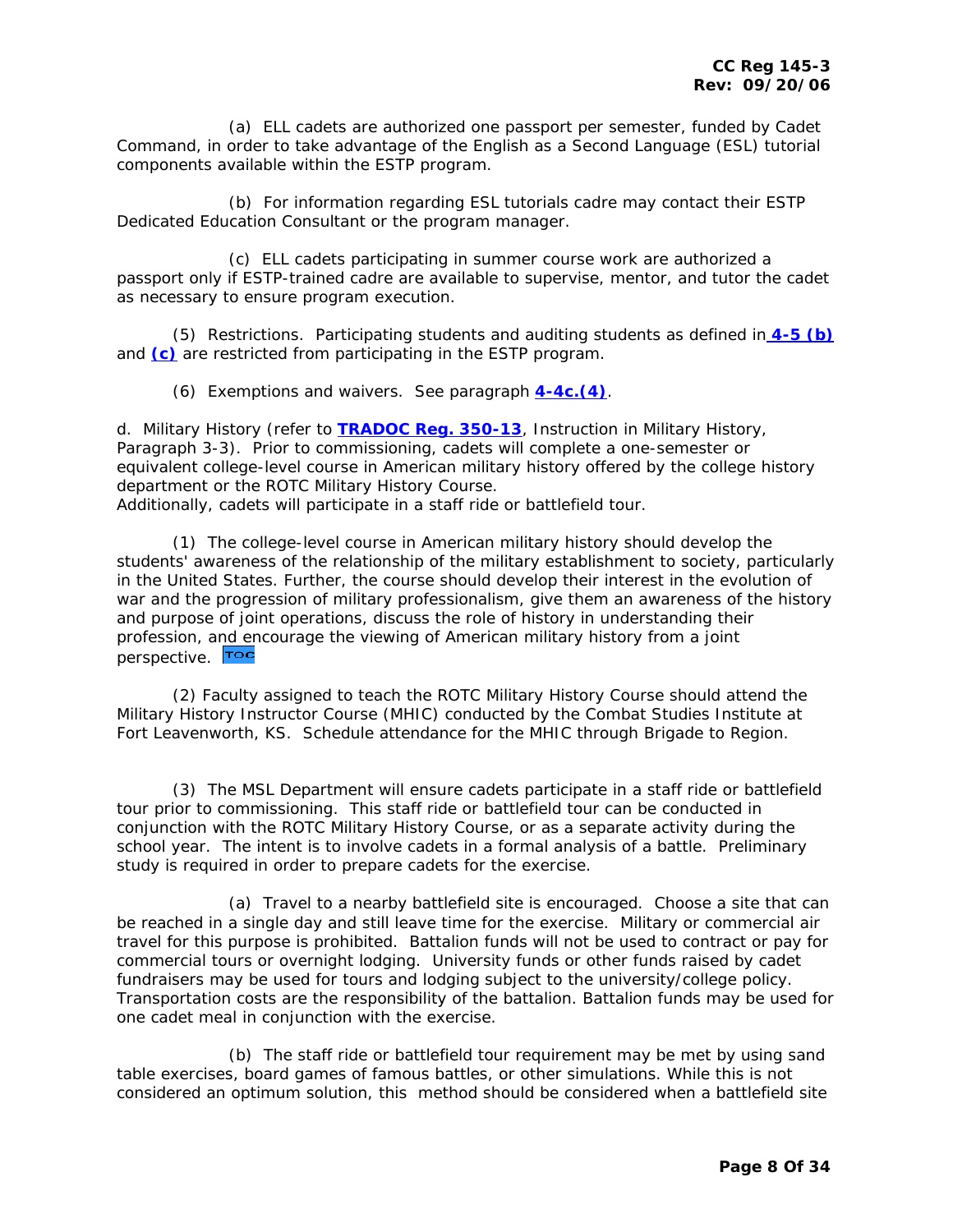<span id="page-8-0"></span>is not located within a radius of approximately 150 miles from the academic institution.

# **2-5**. **Physical Training (PT)**

a. Within USACC, battalions will execute a PT program that adequately prepares cadets for LDAC, CPDT, and commissioning adhering to the Army standard while instilling a fitness ethos. PMSs are urged to exercise discretion, flexibility and good judgment in designing their PT programs since a program that might work well in a military environment could be counterproductive on a college campus where students have numerous competing interests and time commitments.

b. Basic Course Cadets: Physical training is highly encouraged for all Basic Course (MSLI & MSLII) cadets. While Basic Course contracted cadets are no longer required to participate in mandatory PT, they are required to pass the APFT and height/weight screening using Army standards once each semester IAW with their contract.

c. Advanced Course Cadets: Physical training is required for all Advanced Course (MSLIII & MSLIV) cadets. All Advanced Course cadets are required to pass the APFT and height/weight screening using Army standards once each semester IAW their contract.

d. Completion Cadets and ECP lieutenants. Cadets and ECP lieutenants will maintain monthly contact with the PMS per the signed cadet/PMS MOA. Cadets and ECP lieutenants will participate in a physical fitness program as prescribed by the PMS. Cadets and ECP lieutenants must pass the APFT and height/weight screening once a semester.

# **2-6. Water Training**

All cadets must pass both the Swimming Diagnostic Test and the Combat Water Survival Test (CWST) prior to attendance at LDAC and commissioning. Cadets who fail these tests may train to meet the swimming test requirements in a variety of ways such as: through a university sponsored swim course or through arrangements with off-campus facilities/organizations (YMCA, Red Cross-Level IV Instruction, or MWR facilities on base/post that are trained and authorized to conduct swim training) or through qualified cadre. These tests should be administered as early as possible in the cadet life-cycle to allow early identification of and remediation for weak/non-swimmers.

a. Swimming Diagnostic Test. The swimming diagnostic test consists of:

 -Swimming **10-continuous minutes** using one or a combination of four strokes (backstroke, crawl stroke, sidestroke, or breaststroke) with no associated minimum distance.

 -After a minimum of 10 minutes rest, the cadet must then tread water for **5 continuous minutes**.

b. CWST. CWST is validated at LDAC and is a commissioning requirement. The CWST will be administered on campus before attendance at LDAC. The CWST consists of a 15-meter swim in Battle Dress Uniform (BDU), sneakers, load bearing equipment (LBE) with M-16; 3-meter drop from a diving board blindfolded with weapon and LBE, removing blindfold and swimming to side of pool without losing weapon; and equipment removal after entering water in which the cadet discards weapon and LBE and swims to side of pool. The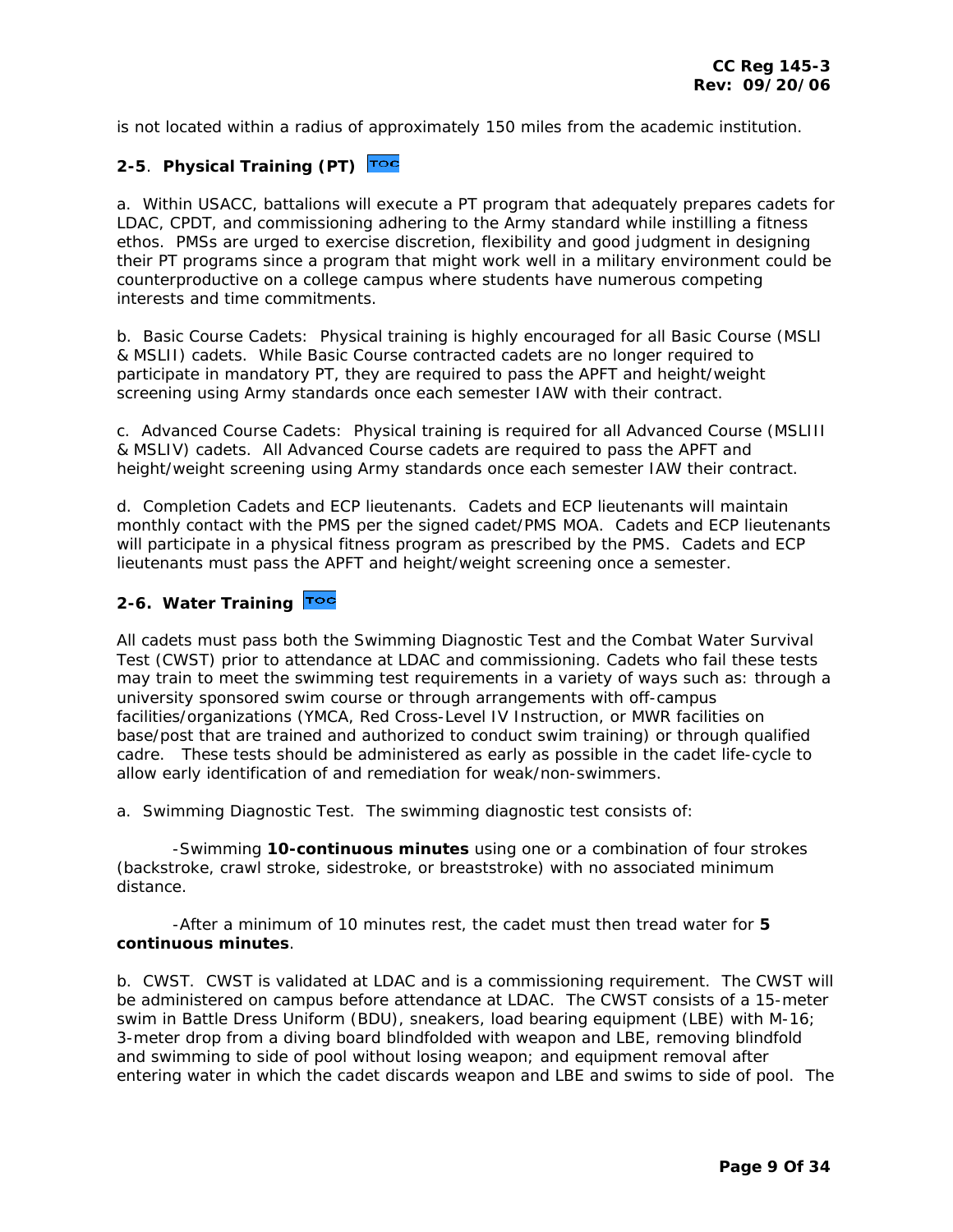<span id="page-9-0"></span>CWST is then validated at LDAC.

c. Universities without swimming facilities for testing or lessons may request funding through their chain of command to USACC G-3 for approval. Cadet Command will fund any contracted cadet who requires lessons and is unable to get them through university assets. Cadet Command will also fund non-contracted MSLII cadets identified by the PMS as having a high propensity to contract.

d. Brigade commanders are the waiver authority for cadets who do not meet either the Swimming Diagnostic Test or the CWST for LDAC attendance but must then ensure the swim requirement is met prior to commissioning. The CG USACC is the waiver approval authority for cadets who are not able to pass either test prior to commissioning.

# **2-7. Field Training Exercise (FTX)**

a. Battalions will conduct or participate in two FTXs per school year (one per semester fall and spring) of at least **24 hours** in duration each, excluding travel time; Battalions are restricted to a maximum of **96 hours** per school year. Waiver authority for this requirement is the brigade commander. The CG's intent is that the fall FTX is to focus on internal battalion training and serve as a bonding/growing experience for all of the cadets in the battalion. The spring FTX should be a joint FTX with at least two other programs in a replicated LDAC environment with the focus towards preparing MSL IIIs for LDAC.

b. Where possible, battalions will train at active/reserve military installations to take advantage of organic training resources at a reduced cost. When military installations are not available or to supplement training at installations, battalions will identify and obtain permission to train at local training facilities owned by the university, state/local government or private parties. Cadre will only billet a single gender in open-bay barracks.

c. Battalions are encouraged to use MSLIII and MSLIV cadets to assist in the planning and coordination of FTXs. Planning training events will place cadets in progressively more difficult situations and allows cadre to modify conditions in order to maximize the training benefit to the cadets.

d. All contracted MSLIII and MSLIV cadets will participate in FTXs. The PMS may direct the participation of contracted MSLI and MSLII and allow the participation of noncontracted cadets at their discretion. Battalions receive funding for 50% of their MSLI and MSLII cadets to attend FTXs. Battalions receive funding for 100% participation of MSL III and MSL IVs. Programs do not receive any additional FTX funding for completion cadets. Cadet Command will pay for **one hot meal per cadet per 24-hour period** and requires that schools work the details of each meal through their RM POC. During Brigade or combined FTXs, the Acquisition Team will only execute one contract versus coordinating multiple vendors.

# **2-8. Confidence and Team Building**

a. Units are encouraged to conduct mentally and physically challenging events to develop cadet self-confidence, teamwork, and the ability to overcome fear. When conducted with appropriate risk assessment and management, extracurricular events such as Bataan Memorial Death March, leader reaction courses, obstacle or confidence courses, rope bridging, rappelling, water training or activities similar to LDAC confidence training accomplish this purpose and enhance recruiting and retention. At a minimum, battalions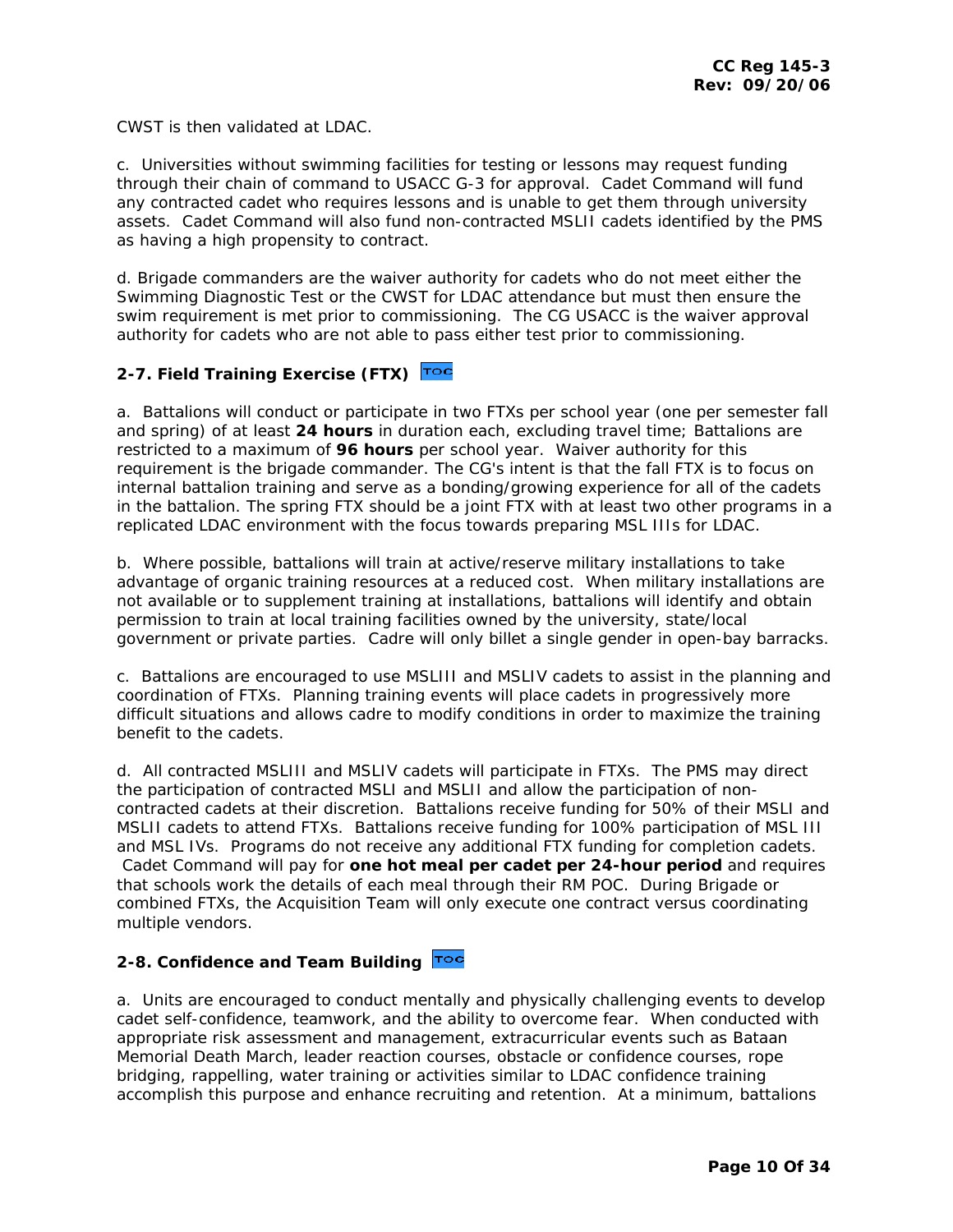<span id="page-10-0"></span>are encouraged to conduct confidence and team building events for all prospective LDAC attendees as a part of LDAC preparation. However, there is no additional funding available for this training so each PMS must analyze whether his/her budget will support the additional training. These events will not replace or be substituted for the MSL Leadership Labs.

b. Events falling into the category of adventure training such as white-water rafting, cross-country skiing, paint ball, marathons and other miscellaneous activities may provide some residual training benefit and are permitted. This type of activity is considered outside of the scope of the curriculum, and as such, will not be funded using Army funds. University funds or other funds raised through cadet fundraisers can be used for activities, meals and lodging subject to the university/college policy. **Cadet Command will not fund meals, transportation, per diem or any other costs for adventure training.** As with all training activities, this must be on the training calendar with an approved risk assessment at the appropriate level. Participation by cadets in adventure training activities is voluntary.

# **2-9. English as a Learned Language (ELL) Program**

a. Any cadet for which English is not his/her primary or native language is a prospective participant in the English as a Learned Language (ELL) program. All cadets attending universities in Puerto Rico are considered prospective participants in the program. Cadets at other institutions are eligible for testing/training based on PMS assessments of the cadets ability to read, understand and speak English.

b. The Puerto Rico Language Training Detachment conducts English language training in Puerto Rico therefore; Cadet Command will not fund any additional programs or language training for cadets in Puerto Rico. The PMS is responsible for identifying all contracted ELL cadets, ensuring English Comprehension Level Test (ECLT) and Oral Proficiency Interview (OPI) are conducted in accordance with the ELL Program guidelines listed below, encouraging the testing of non-contracted ELL cadets, submitting ELL quarterly reports to the USACC G-3, and initiating disenrollment for cadets not meeting ELL Program requirements. Funding for language training (tutoring) for ELL cadets at universities outside Puerto Rico will be considered on a case-by-case basis by HQCC. Requests should be submitted through the USACC G-3.

c. ELL cadets identified as such by their PMS will be administered the ECLT. If the score on this initial ECLT is **below a 90**, the cadet will be enrolled into the ELL Program. If the initial ECLT score is **90 or above,** then the OPI will be administered. If this OPI score is **below 2+/2**, the cadet will be enrolled into the ELL Program. The ELL commissioning requirement is considered met if a cadet meets or exceeds both the ECLT score of **90** and the OPI score of **2+/2** during any one subsequent ECLT/OPI testing session. The cadet will not be required to participate further in the ELL program.

d. Non-scholarship Basic Course (BC) ELL cadets are not required to take the ECLT or OPI; however, they should be encouraged to strive to attain the MSL II course progression requirements listed below by the conclusion of the Basic Course. Cadets may not enter the Advanced Course (AC) unless they meet the established requirements below.

- Non-scholarship BC course progression goal: ECLT 70 and OPI 1+/1+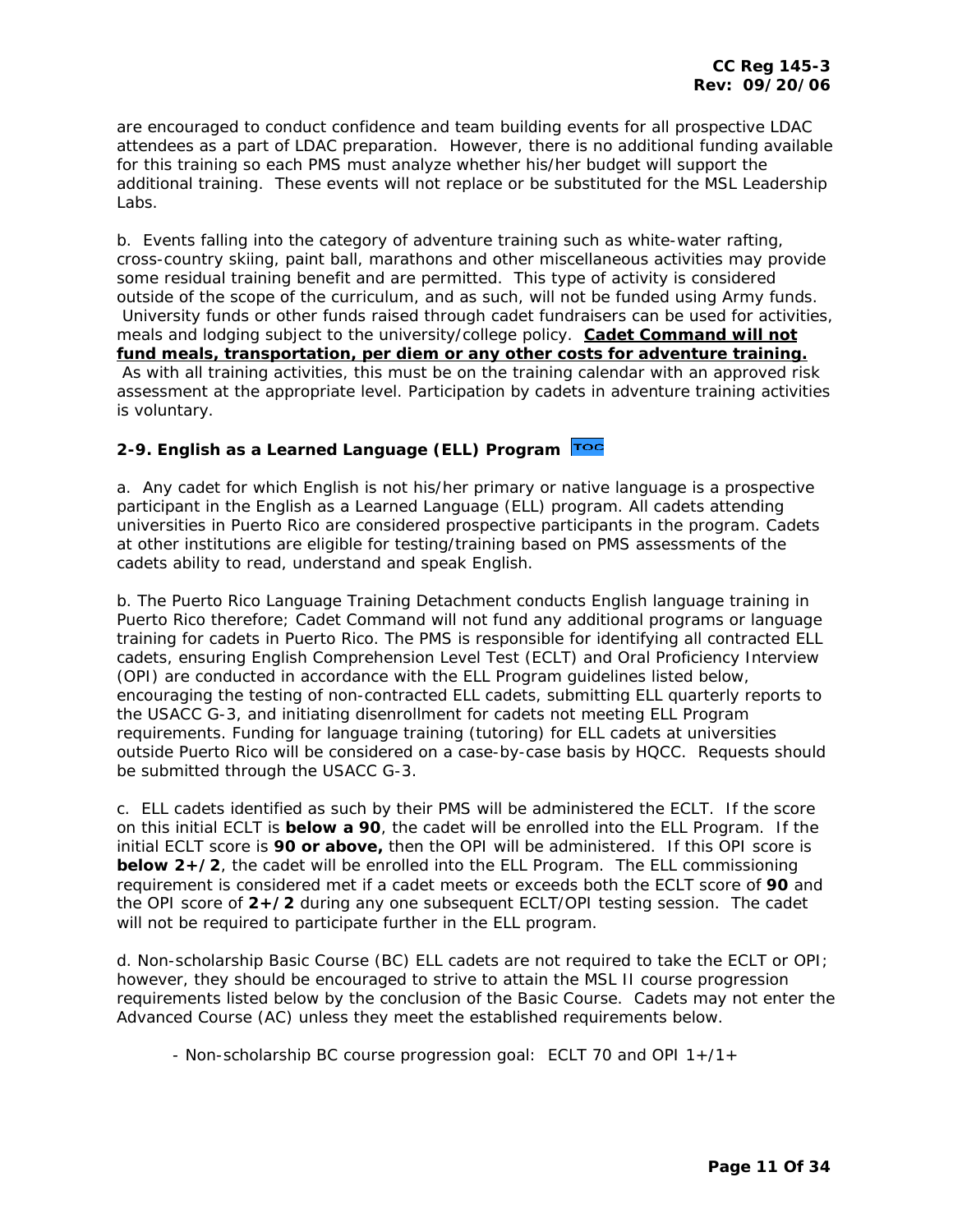<span id="page-11-0"></span>e. The PMS will inform scholarship BC ELL cadets of the MSL course progression requirements within the ROTC ELL program prior to contracting these cadets. The PMS will arrange for the testing of these cadets in their first semester of ROTC to assess their ECLT level and OPI level if appropriate. Contracted BC cadets have until the end of the second semester of ROTC to achieve the MSL course progression requirements listed below or face disenrollment proceedings. Cadets may not enter the AC unless they meet the established requirements below.

- Contracted MSL I course progression requirement: ECLT 70

- MSL BC course progression requirements: ECLT 70 and OPI 1+/1+

f. AC ELL cadets who fail to meet the MSL course progression requirements listed below have until the end of the first semester each year to achieve the MSL course progression requirements listed below or face disenrollment proceedings.

- MSL III course progression requirements: ECLT 75 and OPI 2/1+

- MSL IV course progression requirements: ECLT 80 and OPI 2/2
- Commissioning requirements: ECLT 90 and OPI 2+/2

g. Summer training, Cadet Professional Development Training (CPDT). ELL cadets must have attained an OPI score and an ECLT score prior to the start date of the training. The PMS will not allow students to attend summer training or CPDT if these scores have not been met. Scores are non-waiverable.

- (1) LTC: ECLT 75 and OPI 2/1+
- (2) LDAC and CPDT:

LDAC: ECLT 80 and OPI 2/2

CPDT: ECLT 80 and OPI 2/2

LDAC Commissionee: ECLT 90 and OPI 2+/2

h. ELL Testing Materials and Support may be available at the local Military Entrance Point (MEP) stations or supporting military installations. Contact the Cadet Command ELL program manager at the USACC G-3 if local testing support is unavailable.

# **2-10. Alternate Flight Aptitude Selection Test (AFAST)**

a. AFAST test materials are controlled items and will be inventoried and maintained IAW **[AR 611-5.](http://www.army.mil/usapa/epubs/pdf/r611_5.pdf)** Loss of AFAST test materials requires an **[AR 15-6](http://www.army.mil/usapa/epubs/pdf/r15_6.pdf)** investigation. Each battalion administering the AFAST examination must have a test account with Army Personnel Testing (APT) Program, Education Division, AHRC-PDE, an appointed Test Control Officer (TCO) and Assistant Test Control Officer (ATCO). Inventory results are required quarterly.

Electronic reconciliations are required semi-annually (May/Nov) IAW**[AR 611-5.](http://www.usapa.army.mil/pdffiles/r611_5.pdf)** and Army Personal Testing Policy Memorandums.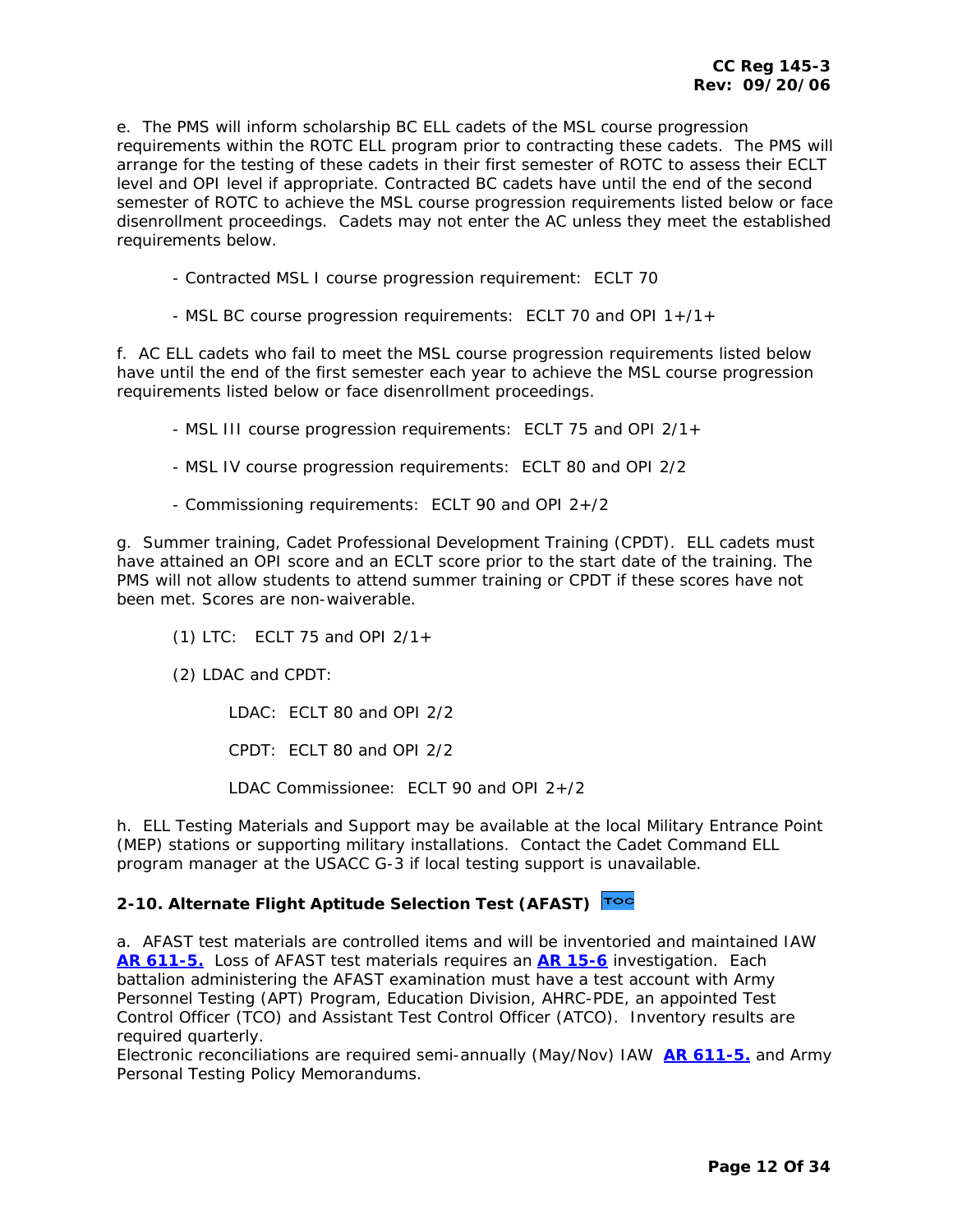<span id="page-12-0"></span>b. AFAST must be taken prior to the cadet's attendance at LDAC.

# **2-11. Defense Language Aptitude Battery**

To increase the pool of potential language personnel, the Department of the Army will ensure the automated Defense Language Aptitude Battery (DLAB) is available at appropriate locations, potentially including recruiters, Military Entrance Processing Stations, ROTC staff, and Service Academy staffs, to identify recruits/cadets with language learning potential at the beginning of career training.

#### TOC **Chapter 3, Cadre Training**

# **3-1. Brigade Leader's Training Program (BLTP)**

a. This annual course is specifically designed under the direction of the Chief of Staff, Deputy Commanding General and Commanding General for all Brigade and Region Commanders and their Sergeants Major. The focus of the course is to standardize Cadet Command issues, policies, and to identify and recommend solutions to outstanding (unresolved) CC issues. This is also an opportunity for experienced brigade commanders to pass on lessons learned to the newest brigade commanders.

b. The BLTP can be **3-5 days** in length and the training location may change from yearto-year as determined by the Commanding General and the command group. USACC G-3 is the responsible agency for this course and all questions can be referred to their office. Attendance is mandatory for region and brigade commanders and command sergeants major.

## **3-2. Distance learning - School of Cadet Command (DL-SOCC) Courses**

a. General Information. All new cadre including military, civil servants and contract employees assigned to senior ROTC units at battalion, brigade, region and HQ, USACC are required to enroll in the DL-SOCC orientation **within 2 weeks** of arrival at the unit or prior to arrival at a resident SOCC course whichever occurs first. Early enrollment is authorized and encouraged. University employees not employed directly by the government at the battalion are not required (but are highly encouraged) to enroll in DL-SOCC.

 (1) The course must be completed within **45 calendar days** from the date of enrollment (the day of enrollment is day 1 of the 45-day period) and prior to attending any resident course at the SOCC. Completion of DL-SOCC is the primary focus of newly assigned cadre.

 (2) The DL-SOCC program automatically assigns the orientation subjects to be completed based on the cadre members job title/duties.

 (3) The DL-SOCC is an orientation and not a school course for certification. Completion of DL SOCC does not count toward promotion points.

 (4) TPUs. Enrollment is not mandatory. However, the ROTC battalion commander can require a TPU under his/her command to enroll. A TPU will have **45 calendar days** to complete the orientation. Enrollment in DL-SOCC does not count toward promotion or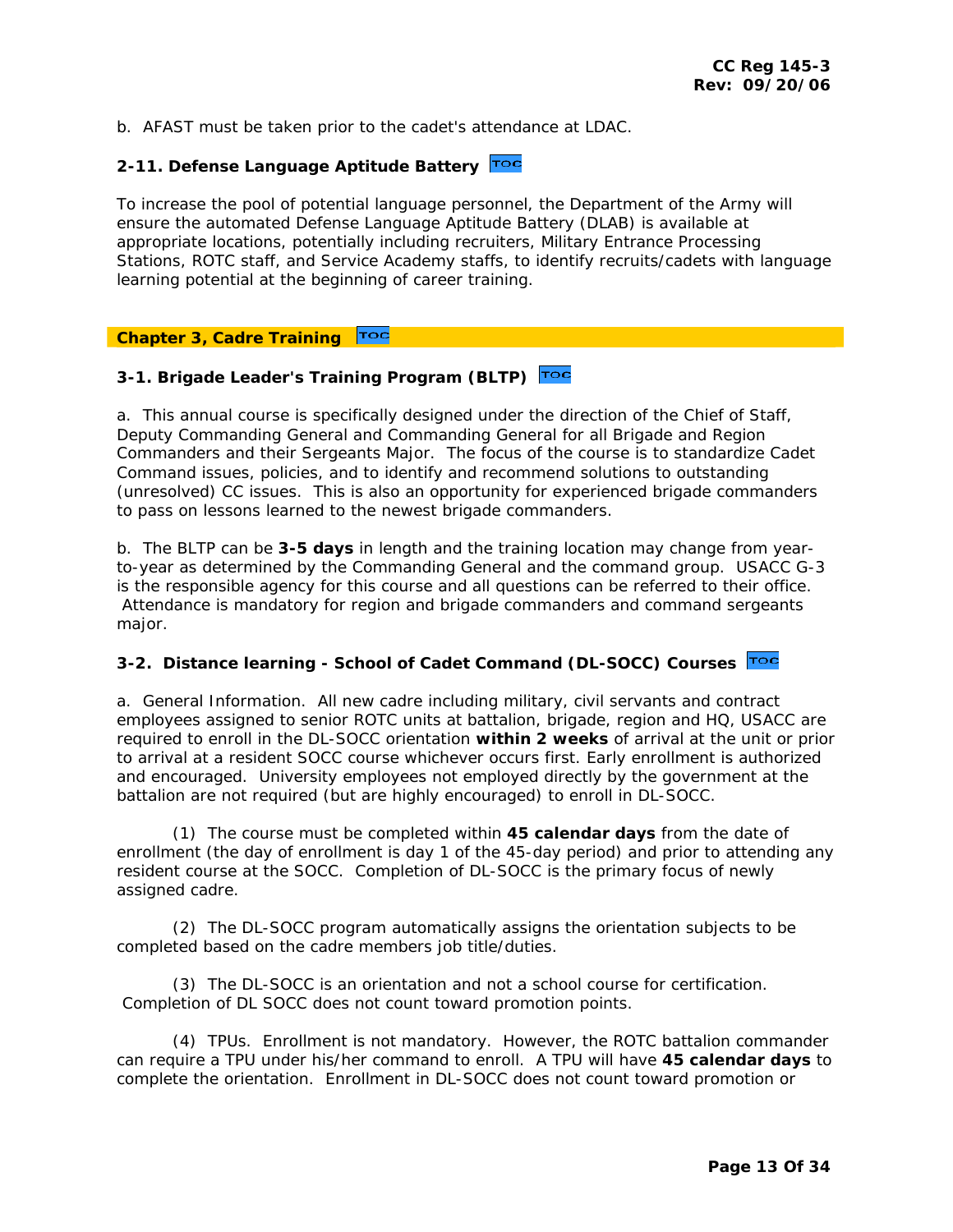<span id="page-13-0"></span>retirement points.

b. Course managers at each region will control and monitor student enrollment, and completion progress using the Computer Managed Instruction (CMI) software. **Within 2 weeks** of arrival at the ROTC unit, the individual must contact the Region REO by email to enroll in DL-SOCC and receive a system ID and Password. The following enrollment data is required:

- (1) Full name.
- (2) Rank.
- (3) SSN.
- (4) Duty Status (Active Duty, AGR, DAC, Contract, TPU).
- (5) School name.

 (6) Job Title/Duties (choose from the following only: BDE CDR., BDE nurse, XO, BDE SGM, PMS, APMS, SMSI, HRA/NCO, Supply Tech/NCO, Training NCO, Training Officer, Admin Officer, Recruiting Officer, or Staff).

 (7) E-mail address (provide an address to be entered into the enrollment database if the individual's ROTC E-mail is not set up).

# **3-3. School of Cadet Command (SOCC) Resident Courses**

a. Pre-Command Course (PCC).

 (1) The purpose of this course is to prepare Cadet Command's senior leaders to train the cadre who will recruit, retain, develop leaders and commission the future officer leadership of the United States Army. The course includes instruction on creating a good command climate, developing effective recruiting, scholarship management, leveraging campus resources, enrollment, contracting, retention, disenrollment, accessions, leadership development and training safety. PMSs, SMSI, BDE Cdrs, their Sergeants Major, Region Cdrs, and their Sergeants Major must attend the course. Region and brigade staff personnel may attend this course on a space available basis. Incoming PMSs and SMSIs may attend this course up to **45 days** prior to their reporting date but **NLT 120 days after being assigned** to Cadet Command. No PMS or SMSI may begin a second school semester without having attended the PCC even if it is within the **120 days of arrival.** Requests for exceptions to this policy must be sent to the Deputy Chief of Staff, G-3 (ATCC-TR) U.S. Army Cadet Command.

 (2) This two-week course is conducted at Fort Monroe, Virginia and is hosted by the School of Cadet Command. Individuals seeking a class slot must call or email their **Brigade Headquarters**. Brigades are responsible for ensuring compliance with attendance **within 120 days** of assignment.

b. Recruiting Operations Officers (ROO) Course. Toc

 (1) The purpose of this course is to train and prepare newly assigned Recruiting Operations Officers (ROOs) to recruit the Scholar, Athlete, Leader (SAL) prospects for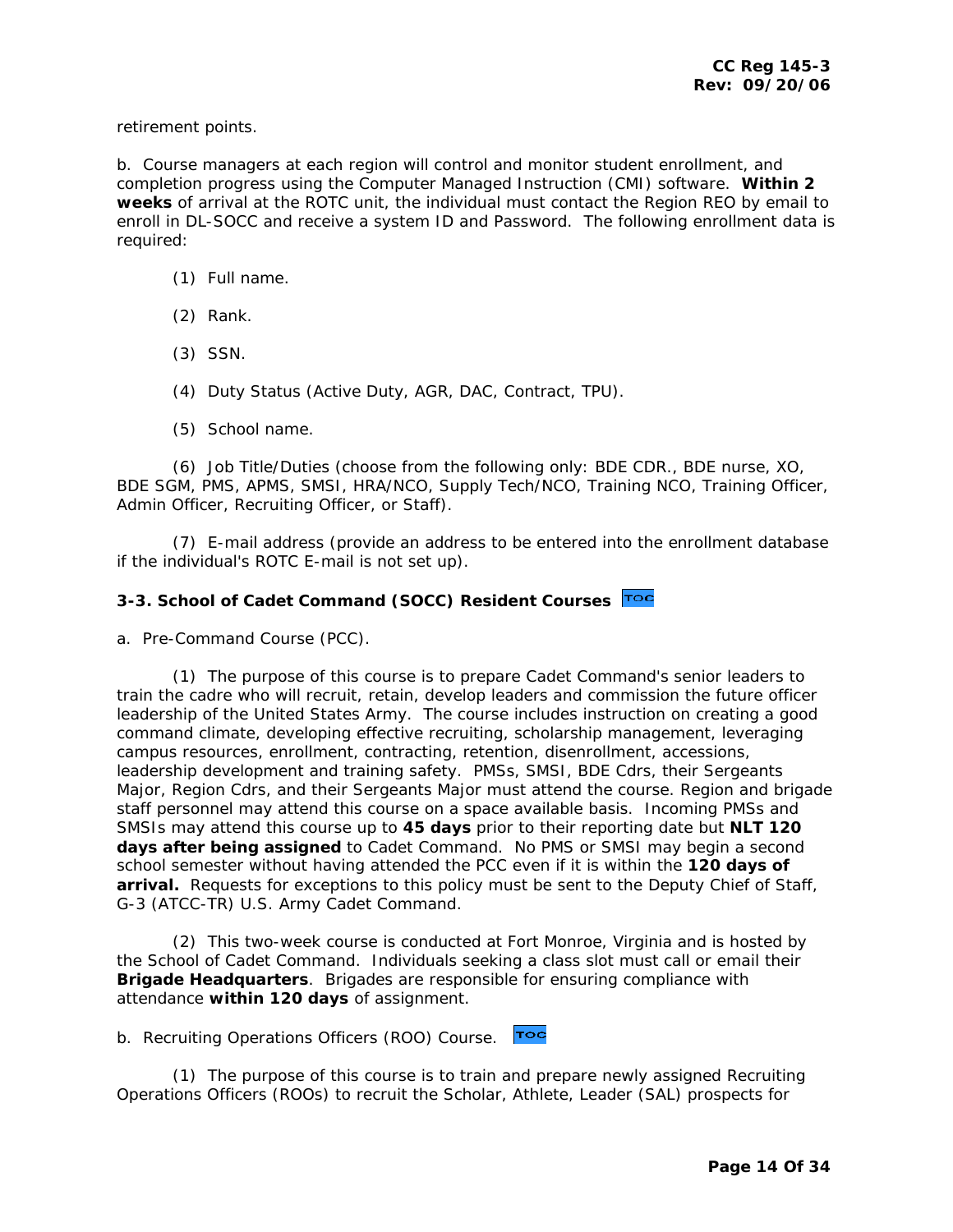Army ROTC. Brigade ROOs and Nurse Counselors will also attend this course. The course includes instruction on product knowledge, market analysis, salesmanship, formulation of a campus marketing strategy, and identifying enabling tools and how to techniques to aid the mission. Successful completion of the course is required to certify as a battalion ROO.

 (2) Professors of Military Science (PMSs) at each battalion designate one Assistant PMS (APMS) to serve as the ROO for the full period of that officers assignment and ensure that the ROO is enrolled/attends the resident ROO Course for training and certification **within 60 days** of assignment or designation. Requests for an exception to policy will be addressed through the Deputy Chief of Staff, G-2 (ATCC-OR) at Cadet Command. ROO designation may be made from either military or civilian contract APMSs, but every effort will be made to identify the officer with the right skill set for this key position when a vacancy is pending.

 (3) This two-week (**11 class days**) course is conducted at Fort Monroe, Virginia and hosted by the School of Cadet Command. Personnel performing these duties may attend this course of instruction by contacting their brigade training POC.

c. Human Resource Assistant (HRA) Course.

 (1) The purpose of the course is to train and certify Human Resource Assistants in the unique aspects of their duties in ROTC units. The HRA Course highlights the Cadet Command Information Management System (CCIMS), scholarships, cadet pay, scholarship payment process, contracting, accessions packets, enrollment/disenrollment, processing waivers, and other performance skills.

 (2) This one-week course is conducted at Fort Monroe, Virginia and hosted by the School of Cadet Command. Personnel performing these duties may attend this course of instruction by contacting their brigade training POC for roster submission.

d.Logistics Course (LOG). Toc

 (1) The purpose of the course is to train and develop Supply Technicians competent in the unique aspects of their duties in ROTC units. The Logistics Course highlights accountability and responsibility, requesting and receiving supplies, Government Purchase Card credit card instruction, Government Services Administration (GSA) vehicles, budget management, and other performance skills.

 (2) This four-day course is conducted at Fort Monroe, Virginia; and hosted by the School of Cadet Command. Personnel performing these duties may attend this course of instruction by contacting their brigade training POC for roster submission.

e. The Faculty Development Course (FDC).

 (1) The purpose of this course is to provide all incoming teaching cadre (APMS and MSI) the tools, training and resources required to execute college-level classroom instruction and ROTC specific training. All teaching cadre are required to complete the identified DL-SOCC modules prior to attendance.

 (2) This one-week course is conducted at the School of Cadet Command Fort Monroe, VA and through MTTs. All attempts will be made to have cadre attend in a TDY en route status prior to arrival at their university. For those that cannot accomplish TDY en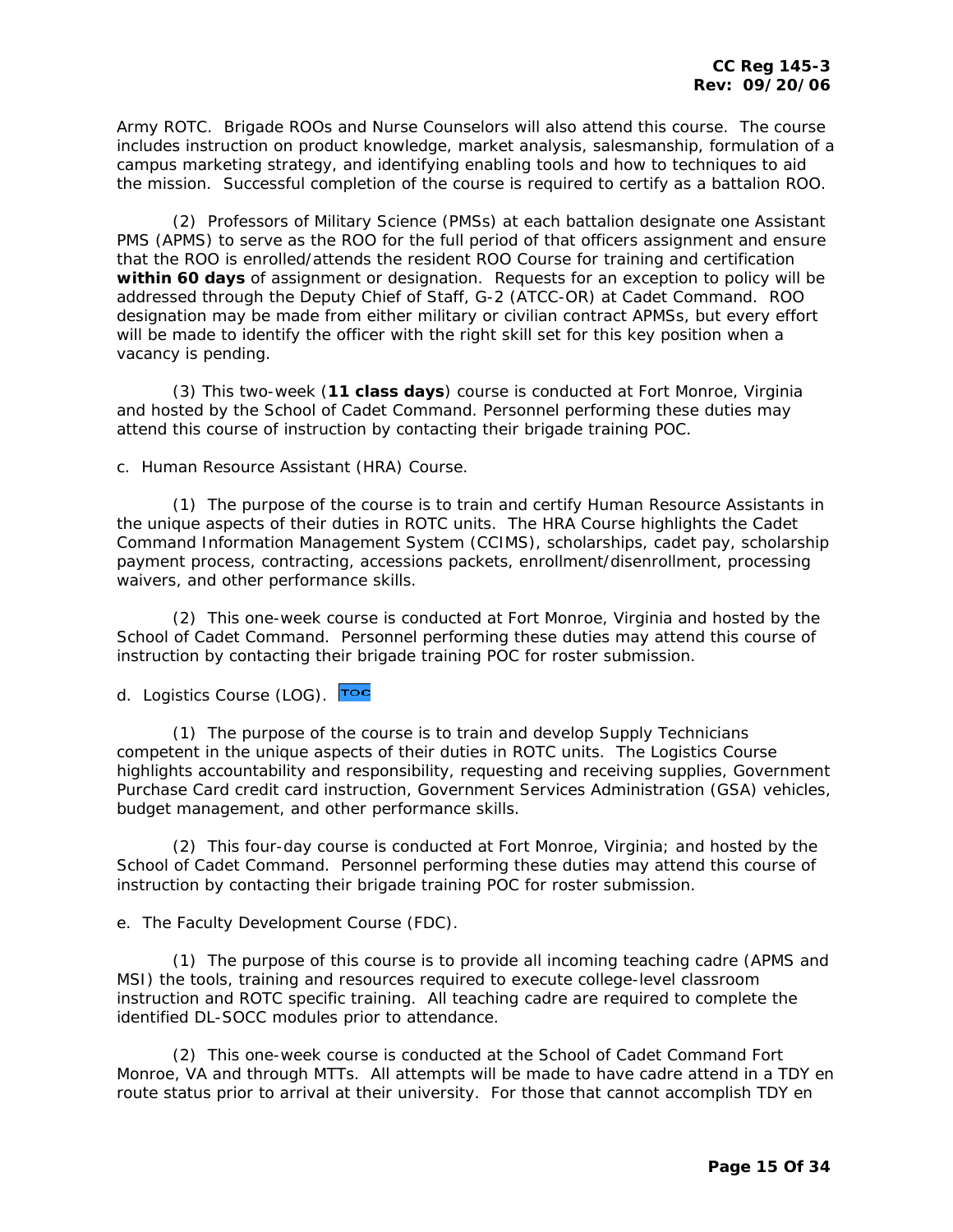<span id="page-15-0"></span>route, they will attend at the earliest possible class date. Individuals will coordinate with their respective Region and Brigade for attendance.

# **3-4. Quality Assurance and Faculty Certification**

a. The quality of our leadership development and training programs hinges on the knowledge and preparedness of the PMS and the teaching cadre. The Deputy Chief of Staff, G-3, plays a command-wide role in the promotion and maintenance of quality assurance of Army and academic standards by working closely with all Military Science and Leadership Departments, assisting with the development of new programs, the review or revision of existing programs for both cadre and cadets, and the assessment and measurement of program effectiveness.

b. The PMS must ensure that every instructor is prepared to present instruction or training. The PMS will:

 (1) Verify that each teaching cadre has met the requirements of ROTC Faculty Certification.

(a) Has completed DL-SOCC and attended the appropriate SOCC course(s).

 (b) Has an ROTC Blackboard account, is enrolled in the Cadre Instructional Materials course and other appropriate Blackboard courses, and has reviewed the Blackboard Instructor Help Files located within rotc.blackboard.com.

 (2) Conduct cadre performance assessments through observing, identifying, and recording areas of strength and weakness; review and summarize cadet critiques; compile cadet critiques and personal observations; and annotate results on the Instructor Evaluation Report, located within the DL-SOCC "**Teaching Excellence"** module. At a minimum, the PMS must observe one class and one lab per semester.

 (3) If cadre is in need of additional training and/or a refresher course, the PMS will implement a developmental action plan to remedy any such deficiencies. The PMS is encouraged to seek out and make use of available university faculty development programs. The PMS is also encouraged to seek assistance from the HQCC faculty development staff within the USACC G-3.

#### **3-5. Medical Support for Training**

a. Minimum essential medical support is required for all training activities, from the classroom to the field firing range, IAW Memorandum, HQ TRADOC, ATTG-IS, 13 Dec 99, subject: TRADOC Medical Support to Training Policy. Note that the minimum level of medical support for all training outside the classroom is a certified combat life saver (CLS) with up to date CLS bag. The CLS cannot be a cadet under any circumstances regardless of the cadets training.

b. The base level support, Advanced Trauma Life Support (ATLS) must be available for all training activities. Advanced Trauma Life Support facilities are capable of responding to an incident, and providing the necessary interim support, transportation, and definitive clinical treatment within 1 hour. Definitive clinical treatment for ATLS is defined as either a physician or a physicians assistant providing trauma care.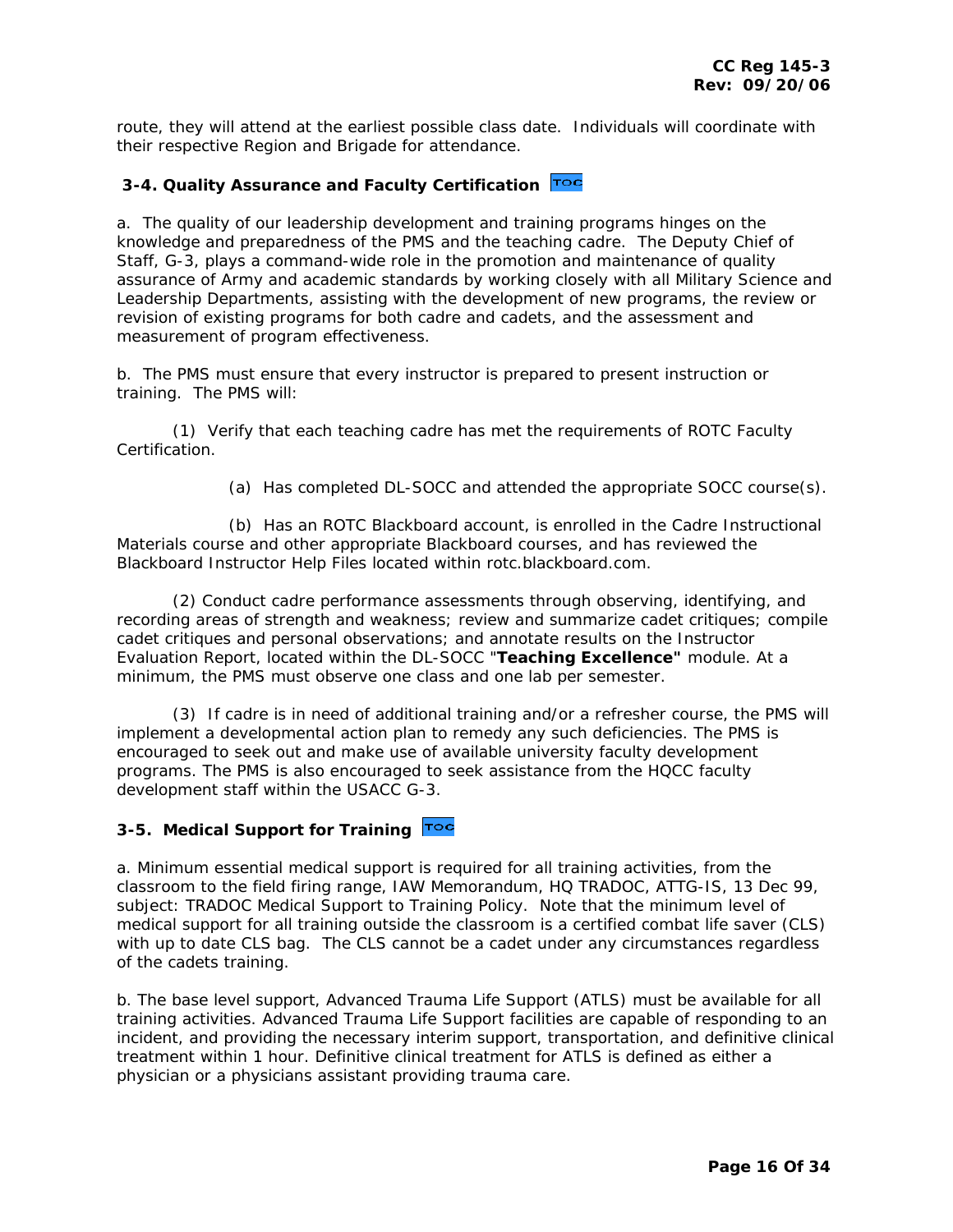<span id="page-16-0"></span>c. Activities classified as high-risk require additional medical support to complement the ATLS capability. The matrix in **[Appendix G](http://my.usaac.army.mil/downloads/usacc/HQ/library/CC_Regulations/145-3/AP_G_CCR_145_3.doc)** lists the training activities identified as high or extremely high risk, and show the minimum additional support required for those activities.

d. Commanders may provide a higher than minimum level of medical support to any activity at their own discretion. When a particular risk assessment indicates a lower level of support than the minimum required by **[Appendix G](http://my.usaac.army.mil/downloads/usacc/HQ/library/CC_Regulations/145-3/AP_G_CCR_145_3.doc)**; the support requirement will not reduced without approval from CG Cadet Command.

e. The PMS will annually assess and certify the adequacy of medical support to training.

f. Matrix and detailed information are provided in **[Appendix G](http://my.usaac.army.mil/downloads/usacc/HQ/library/CC_Regulations/145-3/AP_G_CCR_145_3.doc)**.

# **3-6. Rappel Training**

a. PMSs desiring to execute rappel training at a rappel-training site will ensure a minimum of one certified Rappel Instructor is on site. Only certified Rappel Instructors are authorized to conduct rappel training. Current rappel masters and instructors certified at LDAC, LTC, or brigade instructor courses meet this requirement. Brigade Commanders may certify instructors based on demonstrated rappelling proficiency and recent military experience (e.g. Ranger School, Mountain Warfare School, Air Assault School). Certification of rappel towers is an annual requirement using the Cadet Command Tower Inspection Checklist

**[http://my.usaac.army.mil/portal/dt/usacc/HQ/library/Checklists/SOP\\_SftRapp](http://my.usaac.army.mil/portal/dt/usacc/HQ/library/Checklists/SOP_SftRappelChklst.html) [elChklst.html](http://my.usaac.army.mil/portal/dt/usacc/HQ/library/Checklists/SOP_SftRappelChklst.html)**. All rappel towers must be inspected and certified by school supporting installation, university safety, or university engineering and facility office using the Cadet Command Tower Inspection Checklist.

b. A risk assessment is performed before executing any rappel training.

c. When acting as university approved and university insured advisors to university clubs, cadre may conduct rappelling for non-cadet students. The Army would likely not cover liability for cadre in such cases. Cadre should obtain university coverage in writing prior to assuming responsibility for the event or be willing to assume personal liability in case of injury to any participants or damage to any facilities used. For clarification of PMS/cadre liability, contact the Cadet Command SJA.

d. Rappel Instructors from Senior ROTC programs may conduct rappelling for JROTC cadets only during JROTC summer camps that are sanctioned by Cadet Command. Senior ROTC program cadre can not conduct rappel training for JROTC at other times even if otherwise "approved" by the school principal and the school agrees to cover liability. JROTC personnel who have been certified via their brigade's Rappel Instructor Training Program will conduct rappel training at school-sponsored events.

e. ROTC cadre will no longer conduct rappelling as an official event for personnel who are not enrolled cadets. This restriction ensures that cadre remain under liability coverage of the Army for the official events they conduct.

f. Only cadre who are certified rappel instructors are authorized to set up the rappelling site, inspect equipment, "hook up" rappelers, and supervise their descent.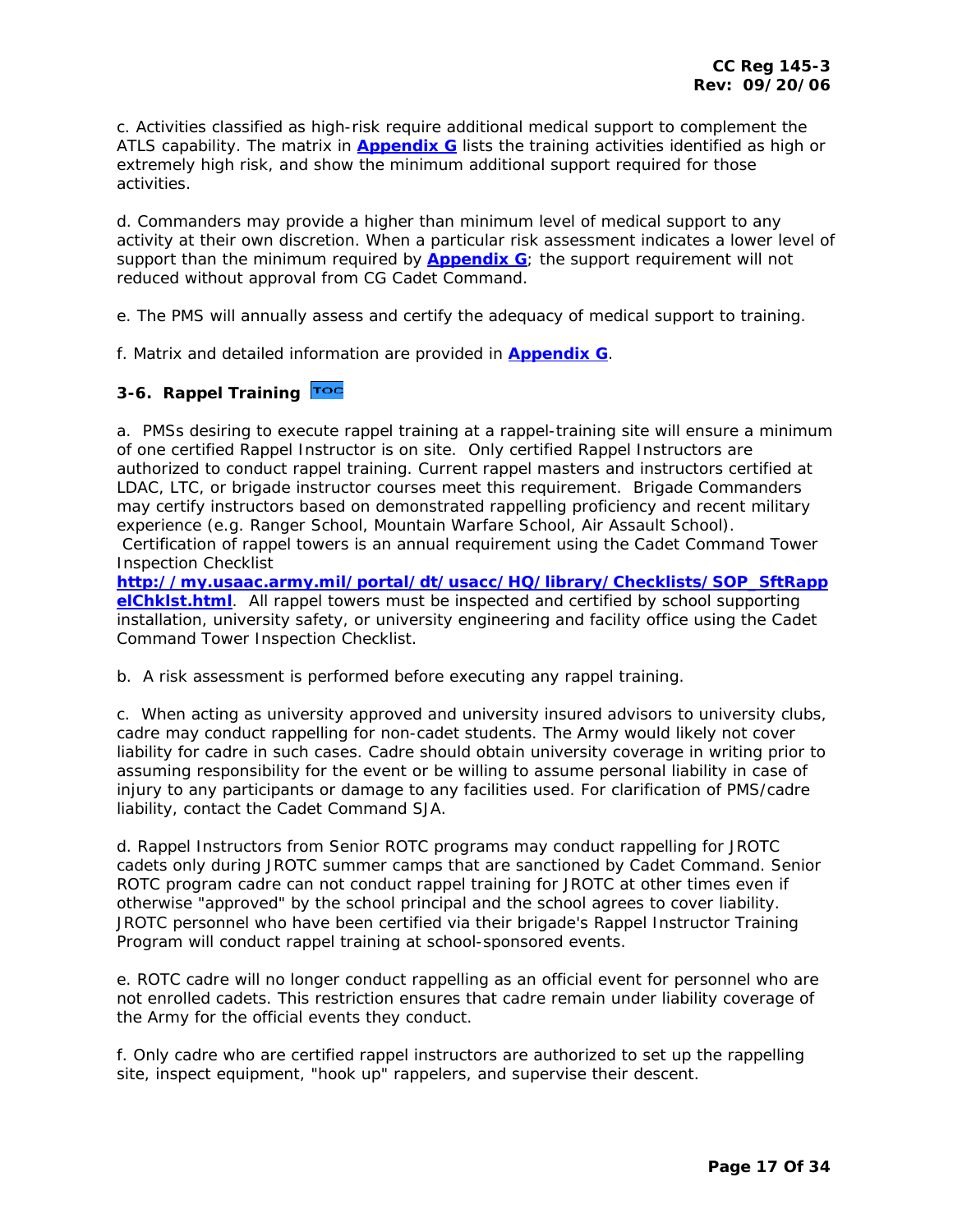<span id="page-17-0"></span>g. Rappel training will be limited to basic, individual, hip-seat rappels only and will be done on buildings, established towers or field sites which have been approved as a result of a safety inspection conducted by the support installation Safety Office or other competent authority having jurisdiction or authorization to conduct such inspections. As a minimum, competent safety or structural engineering professionals to ensure that structures or sites have not degraded making them unsafe for use will inspect approved sites annually as referenced in **[3-6a](#page-16-0)** above. A written record of the inspection will remain on file with the commander having operational control of the site. Additionally, a certified rappel master will inspect the site immediately prior to each use. Cadre must carefully monitor the site, equipment, and training procedures throughout each rappel training exercise. Skid or "helicopter-style" rappels are authorized only from a fixed tower (not from airborne helicopters). Australian or other advanced rappels are not authorized.

h. While rappelling, cadre, and cadets will wear Kevlar helmets or other approved protective helmets and use leather gloves. Cadets will not wear load-carrying equipment (LCE) or carry weapons while rappelling.

i. Prior to making their first rappel from a height of more than ten feet, cadets are required to rappel from a height of less than ten feet and/or on an incline. The purpose of this preliminary rappel is to introduce cadets to proper position and braking techniques and build their confidence accordingly in those techniques before rappelling from a significant height.

# **3-7 Recurring Annual Cadre Training**

a. Cadre must remain current on required military training. **[Appendix E](http://my.usaac.army.mil/downloads/usacc/HQ/library/CC_Regulations/145-3/AP_E_CCR_145_3.doc)** outlines recurring training.

b. Units must maintain training appropriate records for cadre showing attendance rosters, personnel trained and training conducted.

#### **Chapter 4, Enrollment and Waivers**  TOC

# **4-1**. **Overview**

a. There are two entry options for cadets entering the ROTC program: Progression and Lateral Entry.

b. Progression consists of sequential progression of MSL 101 through MSL 202. Cadets who complete MSL I and MSL II (cadets who complete MSL I may voluntarily contract as MS II) in this manner and are otherwise eligible may enroll or contract in the Advanced Course. Accelerating the Basic Course is defined as taking more than one of the four courses at a time in order to make up for not having four semesters, i.e. taking both the 101 and 201 courses in the same semester as separate and distinct courses. The PMS may authorize accellerating the MSLI and MSLII years for students with three years remaining in lieu of attending LTC. Compression is defined as combining two courses into one course in order to reduce the number of semesters required, i.e. taking a modified, hybrid MSL101/102 course in one semester as one course. Because compression has the undesirable effect o[f chan](#page-1-0)ging the very nature of the instruction, it is not authorized under any circumstances. Toc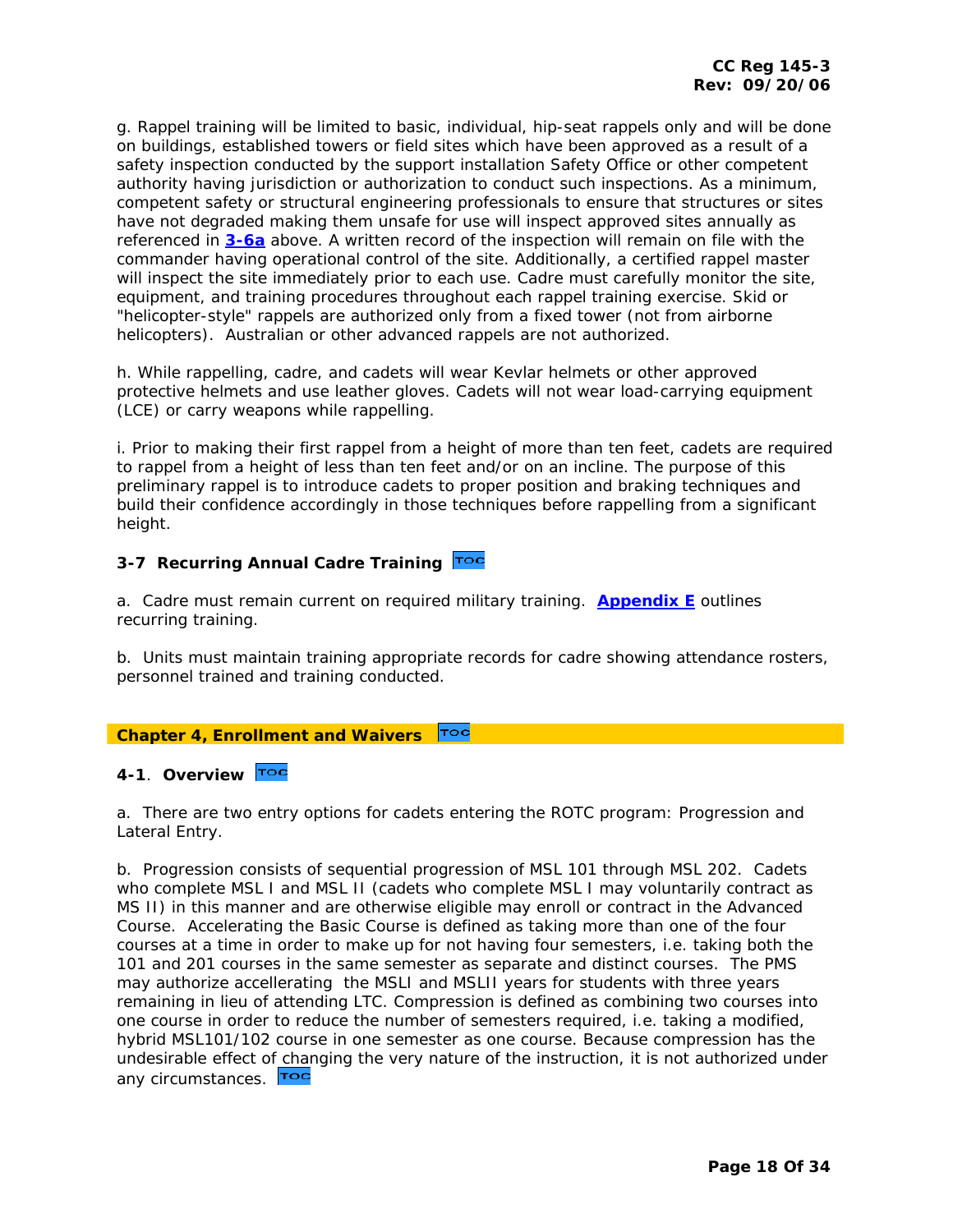c. Lateral Entry Option. This option includes all Advanced Course entry methods but progression. Currently, there are five lateral entry options available to students: Alternate Entry Option (AEO); Placement Credit; Accelerated Cadet Commissioning Training (ACCT); Alignment Option Program (Engineer and Nurse Cadet Training); and Blue to Green Cross-Commissioning Program. The PMS must use his/her discretion to determine proper placement of non-progression students. The following pilot programs are currently available:

 (1) Alternate Entry Option. Permits greater flexibility in recruiting quality students into the Advanced Course as non-scholarship cadets. Cadets sign a contractual agreement to attend LTC after the MSLIII year and LDAC after the MSLIV year. Cadets must be fully qualified and academically aligned as a full-time student with two years of studies projected for completion. This option is not available to scholarship cadets. Cadet progression using this option is MSLIII, LTC, MSLIV, LDAC, commissioning. Cadets entering under the AEO are not authorized to accelerate the advanced course or to attend LTC and LDAC within the same summer. This is nonwaiverable.

 (2) Placement Credit. Guidance about placement credit is contained in **[Table 4-1](#page-20-0)** and **[AR 145-1](http://www.army.mil/usapa/epubs/pdf/r145_1.pdf)**, . CG USACC establishes the placement credit criteria and evaluation method. The PMS may grant credit and contract a cadet based on these rules. Cadet progression using this option is determined by where the cadet is placed.

 (a) Advanced placement may be given to prior (**active duty**) service soldiers or currently serving reserve duty soldiers who have completed basic training.

 (b) Service academy attendance or successful completion of sister service senior ROTC training can qualify for credit: one year of service academy attendance or sister service ROTC training may be substituted for MSLI; two years may be substituted for MSLI & II, per **[AR 145-1](http://www.army.mil/usapa/epubs/pdf/r145_1.pdf)** and **Table 4-1**.

 (c) Credit may be granted for MSLI to those cadets who have completed at least two years of Junior ROTC (JROTC). PMSs may grant credit for MSL II (must a[ward](#page-1-0)  MSLI as a minimum) based on three or four years of JROTC training per **[Table 4-1](#page-20-0)**.

 (3) Accelerated Cadet Commissioning Training (ACCT) Program. ACCT is for students who demonstrate exceptional skills as Scholars/Athletes/Leaders (SAL) and have missed the LTC registration window or the school is unable to attain an allocation. SALs who are academically aligned may contract at the beginning of the MSL III year after completing the ACCT training program with no previous experience or placement credit. ACCT cadets are required to complete an early train-up period of critical tasks in **[Appendix F](http://my.usaac.army.mil/downloads/usacc/HQ/library/CC_Regulations/145-3/AP_F_CCR_145_3.doc)** that must be mastered prior to integration into the cadet battalion. Cadet progression using this option is ACCT training program, MSLIII, LDAC, MSLIV, commissioning. Waiver requests for acceleration of the Advanced Course for ACCT cadets will not be favorably considered since they are already missing two years of a four year program. The Region Commander must approve candidates for ACCT entry. The following are entry criteria.

 **Eligibility** Academic Discipline Mix 3, 4 or 5. **Waiverable** on a case-bycase basis by the Region Commander.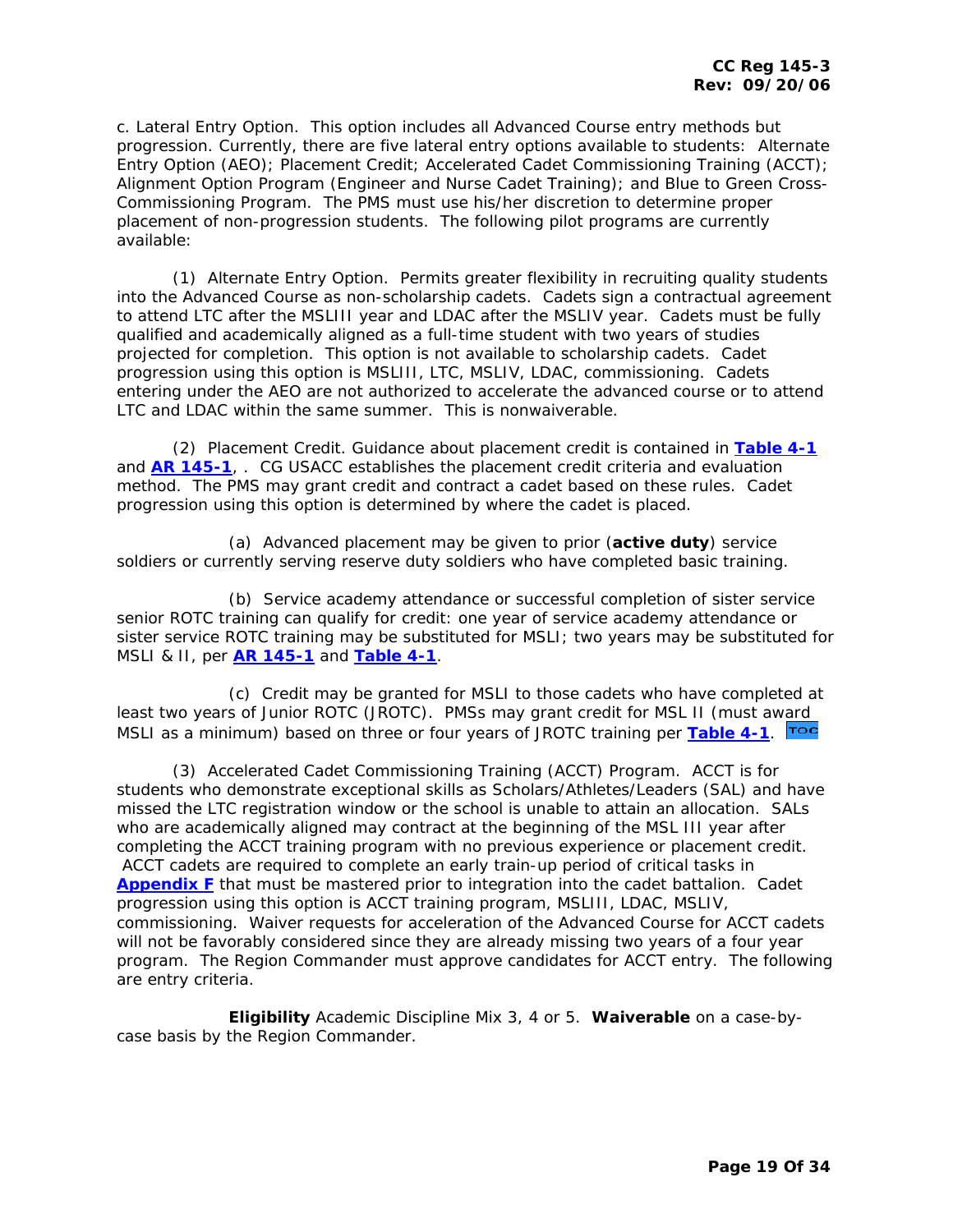**Academics** Cumulative college GPA must be a minimum of 3.0. Not **waiverable**.

 **Athletics** Active player on a university or comparable club team when contracted. **Waiverable** on a case-by-case basis by the Region Commander.

 **Leadership** Demonstrated leadership (e.g. President, Vice President, Team Captain&etc) in university student government, civic, religious, service or social organization while attending college. **Not waiverable**.

 **Scholarship-**Cadets SAL status should make them eleigible for a scholarship. If a scholarship is not available, the PMS should consider whether the cadet is an AEO candidate rather than ACCT.

(4) Engineer and Nurse Cadet Training or Alignment Option Program.

 (a) Engineer and Nurse cadets in this program are expected to meet the PME requirements, as do all other cadets.

 (b) Engineer and Nurse cadets must successfully complete LDAC. Four year progression cadets in this category may receive approval to accelerate the basic course their first year, take MS III their second year and attend LDAC before the start of their junior year. The Brigade Commander may delay attendance until following their MSLIV year in order to facilitate graduation in four years. Attendance of a Nurse Summer Training Program (NSTP) following LDAC is strongly recommended, but can only be accomplished if LDAC follows the MSLII or MSLIII year.

 (5) Blue to Green Cross-Commissioning Program. Air Force and Navy cadets may cross-commission in the Army upon release from the Air Force or Navy under ongoing force shaping initiatives. Eligible cadets fall into two categories:

 (a) Graduating Cadets. Cross-commissionees who complete the Navy or Air Force program and are graduating will be directly appointed under the authority of the Assistant Secretary of the Army (Manpower and Reserve Affairs).

(b) Transfer Cadets. Air Force and Navy cadets may be discharged upon acceptance into an Army ROTC program. These cadets must meet all eligibility requirements (medical, APFT, height/weight IAW AR 600-9) and sign the ROTC contract, which includes service obligation and recoupment/AD provisions for breach of contract. They must transfer/contract prior to the start of the MS IV year. All transfer cadets must attend LDAC. The CG, USACC is the approval authority for advance[d cou](#page-1-0)rse placement credit. Submit requests through chain of command to USACC G-3. Toc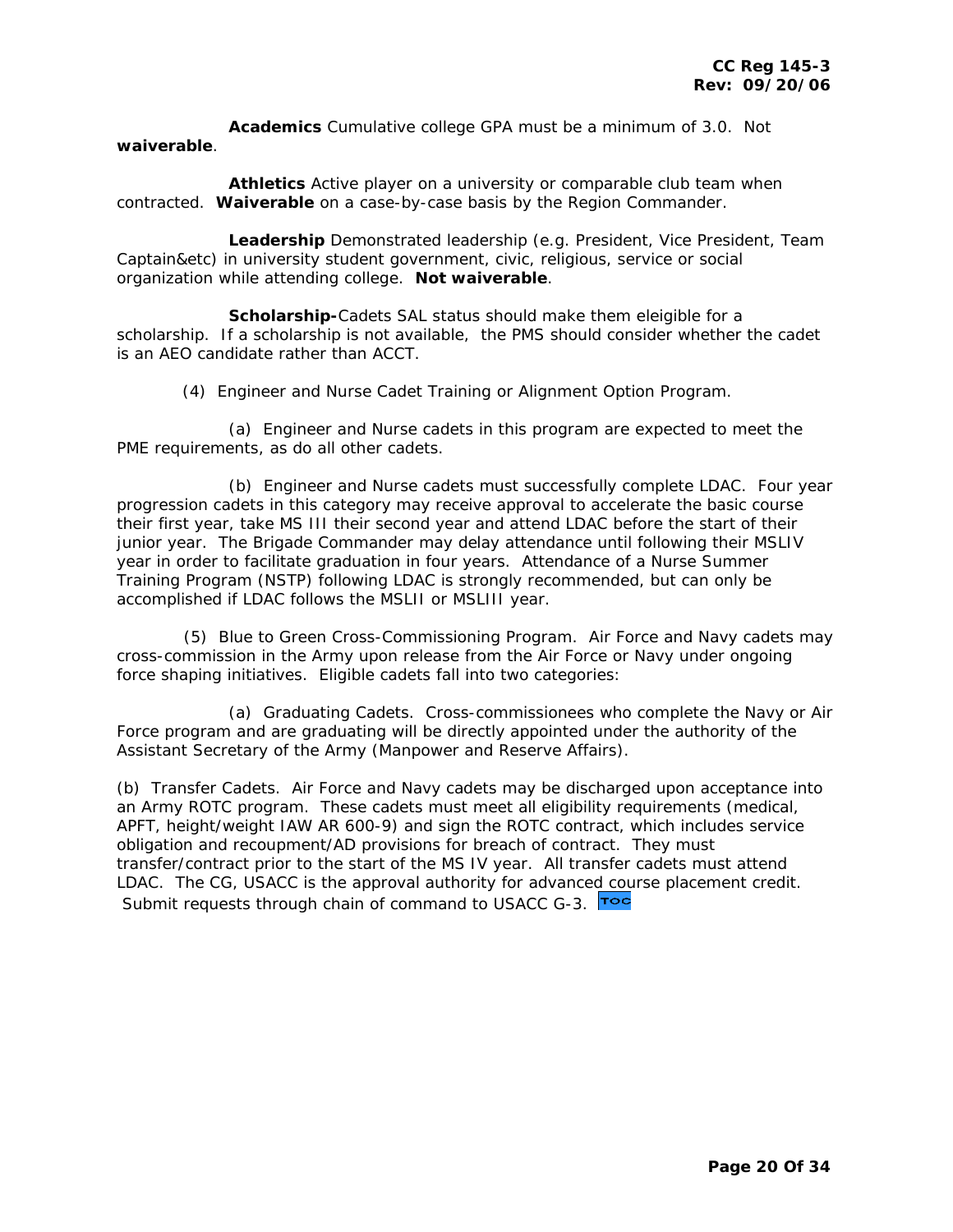<span id="page-20-0"></span>

|  | Table 4-1. Placement Credit Per AR-145-1 |  |  |
|--|------------------------------------------|--|--|
|--|------------------------------------------|--|--|

| Previous Training                                                                                                                                   | Credit for Placement in Army SROTC                                     |
|-----------------------------------------------------------------------------------------------------------------------------------------------------|------------------------------------------------------------------------|
| Active or Reserve Component service as an enlisted person or warrant<br>officer in the U.S. Army, Navy, Air Force, Marine Corps, or Coast<br>Guard: |                                                                        |
| Amiy basic training or equivalent in (including USMC PLC), other<br>Services Attendance at a service academy (Army, Navy, Air Force, Coast          | MSL I and MSL II                                                       |
| Guard):                                                                                                                                             |                                                                        |
| 1 year                                                                                                                                              | <b>MSLI</b>                                                            |
| 2 vears                                                                                                                                             | MSL I and MSL II                                                       |
| Serior ROTC (Navy, Air Force) training:                                                                                                             |                                                                        |
| NS I or AS I                                                                                                                                        | <b>MSLI</b>                                                            |
| NS or AS II                                                                                                                                         | MSLI and MSLII                                                         |
| NS or AS III                                                                                                                                        | MSL I and MSL II                                                       |
| NS or AS IV                                                                                                                                         | MSL I and MSL II                                                       |
| Junior ROTC (Army, Navy, Air Force, or Manne Corps) or NDCC                                                                                         |                                                                        |
| training:                                                                                                                                           |                                                                        |
| 1 year                                                                                                                                              | None                                                                   |
| 2 years                                                                                                                                             | As determined by PMS, but not to<br>exceed MSL I                       |
| 3 to 4 years                                                                                                                                        | MSL I minimum; MSL II Maximum<br>Actual credit to be determined by PMS |

# **4-2**. **On-Campus Summer Training**

Commanders require Region Commander waiver to conduct on-campus summer school programs for any level of military science. Conducting such programs cause conflicts with other high priority missions for the summer, LDAC, LTC and on-campus recruiting.

# **4-3 Non-army Cadet Commissioning Eligibility**

a. Non Army ROTC cadets are eligible for an Army commission if they meet the following criteria:

 (1) Four year participation as a member of the Corps of Cadets at a Senior Military College.

# **AND**

 (2) Successful completion of MSL/NS/AS I through IV and successful completion of LDAC.

# **OR**

(3) USMC PLC Phase I & II and successful completion of LDAC.

# **4-4. Substitutions, Deferments, Waivers and Exemptions**

a. Academic Substitutions. Unit commanders may not qualify cadets on any BOLC I tasks based upon similar instruction given by an academic department of the institution.

b. Academic Deferments. Battalions may not defer any BOLC I tasks to later stages of officer training such as BOLC II or III since the BOLC process is based on progressive and sequential training. With the exception of the baccalaureate degree and PME requirements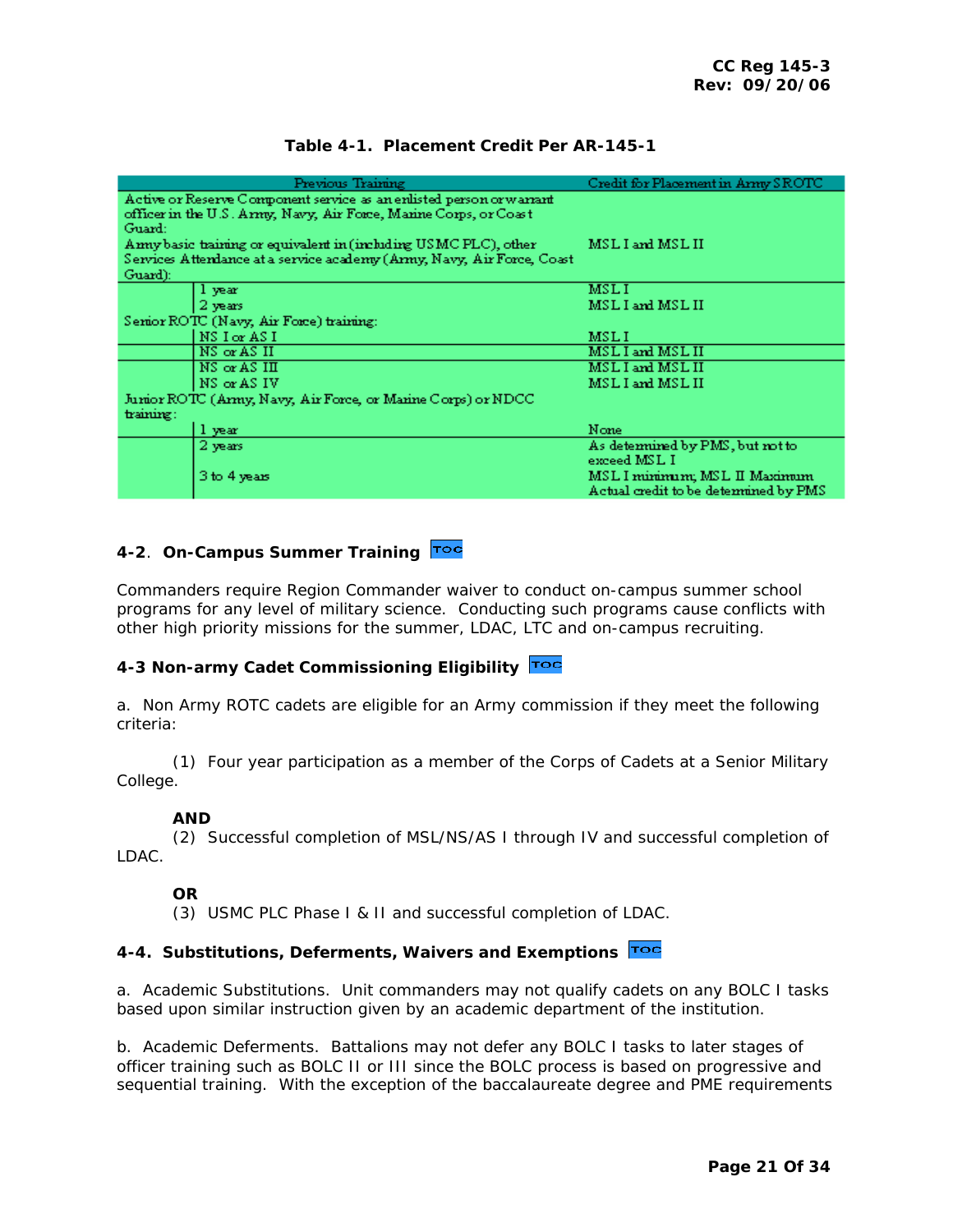<span id="page-21-0"></span>for Military Junior College ECP cadets, all BOLC I requirements must be completed before a cadet is commissioned

c. Course Waivers.

 (1) Every cadets first priority while at college is to obtain a degree. To facilitate earning a degree and meeting PME requirements in the minimum time, the PMS must inform cadets about PME requirements at the time of enrollment in the ROTC Program. The PMS counsels each cadet in writing about the priorities for the PME requirements. If, as a result of existing academic requirements when they enroll in ROTC, cadets request exception to a portion of the PME requirements, the PMS must exhaust all methods of satisfying the PME requirements before endorsing a request for a PME course waiver from the CG USACC.

 (2) Compression is defined as **combining** two courses into one course in order to reduce the number of semesters required, i.e. taking a modified, hybrid MSL401/402 course in one semester as one course. Because compression has the undesirable effect of changing the very nature of the instruction, it is not authorized under any circumstances.

 (3) Advanced Course acceleration (i.e. taking MSL401 and 402 in the same semester as separate classes) is extremely undesirable because it deprives cadets of many of the leader development opportunities associated with the group dynamics of attending classes with their peers and also because the Advanced Course instruction is designed to be taught in a progressive and sequential manner. Therefore, it is not authorized, unless approved by the CG USACC. The four semesters of the Advanced Course must be completed in no less than four normal semesters. Only those cadets with extreme circumstances requesting acceleration will be considered. Examples of extreme circumstances may include severe and unexpected financial hardship, family hardship or circumstances beyond the control of the student. Requests based solely on the completion of baccalaureate requirements will not be considered. Failure of the cadre to accurately review a cadets **[CC Form 104-R](http://my.usaac.army.mil/downloads/usacc/HQ/library/Forms/CC_Form104-R.xls)** is not considered an extreme circumstance and will not result in favorable consideration of acceleration requests. Any request for acceleration must include a detailed explanation of the extreme circumstance in the request. Requests for consideration must have the chain of commands endorsement and must be made in advance, not after the fact.

(4) ESTP PME Exemptions and Waivers.

 (a) Cadets are exempt from the ESTP math, reading, or English assessments if the standards listed in **[Appendix B](http://my.usaac.army.mil/downloads/usacc/HQ/library/CC_Regulations/145-3/AP_B_CCR_145_3.doc)** are met. All approved exemption exams must have been taken within five y[ears o](#page-1-0)f enrollment in a Military Science and Leadership (MSL) course MSL II or higher. Toc

 (b) Cadets in graduate degree programs requiring the GRE or GMAT graduate level entrance exams are exempt from ESTP.

3.

(c) Waivers. Request waivers through the chain of command to USACC G-

# **4-5. ROTC Cadet versus Student Status**

a. Cadets are students who have been determined eligible for and enrolled in the ROTC program. An enrolled cadet is either contracted or non-contracted depending on their MSL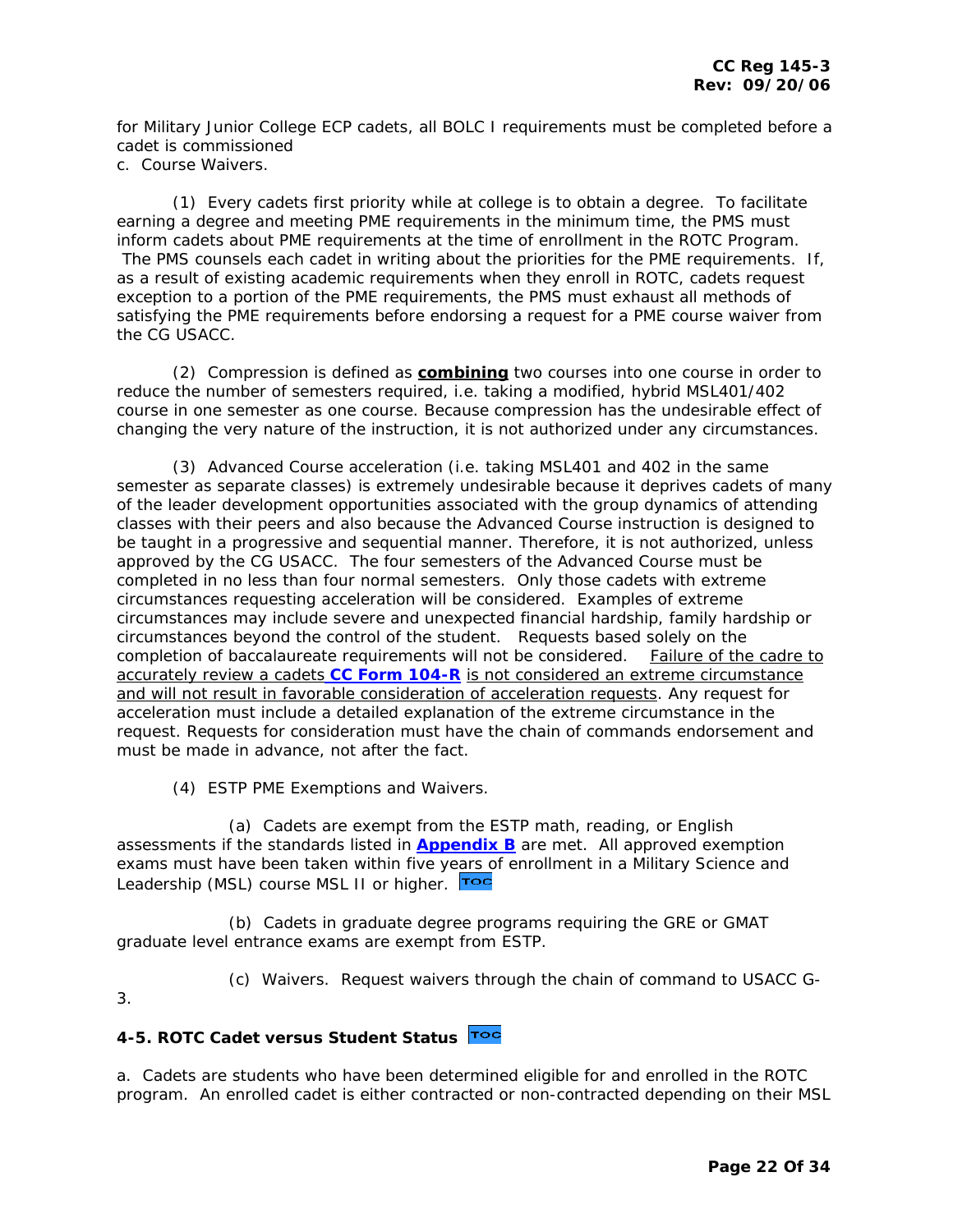<span id="page-22-0"></span>or scholarship status. Participating and auditing students are not enrolled. The following paragraphs define terms to clarify who an enrolled student in Army ROTC is and what they may do.

b. Participating Students. Any registered student at the university may register for and attend Army basic military leadership courses, and, upon their successful completion, earn whatever credit the university offers for the course. However, if the PMS determines that a student is ineligible to contract, then the PMS must limit the students participation (and adjust course-grading criteria accordingly). We call such students participating students. Commanders will limit what such students may do beyond academic classes to limit government expense and liability for students who are not eligible to contract. The PMS will not allow such students to:

 (1) Draw or wear uniforms and equipment, such students may participate in drill **(but not in uniform)** when it is a part of class or leadership lab.

- (2) Participate in FTXs,
- (3) Participate in physical training or physically oriented labs,
- (4) Participate in adventure training under Army ROTC auspices,
- (5) Participate in Cadet Professional Development Training, or
- (6) Attend LTC.
- (7) Participate in ESTP.

A student who is a cadet in another services ROTC program may attend Army ROTC classes as a participating student only.

c. Auditing Students. Properly registered students of the university may audit the Basic Military Science & Leadership course only if permitted by university policy and only with the permission of the PMS. Audit means attend without registering for the course and without earning a grade or credit for the course. Such auditing students are a type of participating student. The PMS must apply the same limitations to them as described in paragraph **[4-5 b](#page-22-0)** above and must further limit their participation to the classroom instruction aspects of the course only (i.e., may not participate in labs or drill).

d. Non-Contracted Cadets. Students who properly register for and attend Army Military Science & Leadership courses and are eligible to contract in Army ROTC at some future time are non-contracted cadets (see definition in Section II.) These cadets are considered enrolled once they complete the medical screening and complete the **[CC Form 139-R](http://my.usaac.army.mil/downloads/usacc/HQ/library/Forms/XFDL/cc139-locked.xfd)**. They may participate in all aspects of the Basic Course.

e. Contracted cadets. Contracted cadets (see definition in Section II) who are Army MSLI or MSLII cadets may participate fully in all aspects of the Basic Course. Contracted (Army) MSLIII and MSLIV cadets may participate fully in all aspects of the Advanced Course.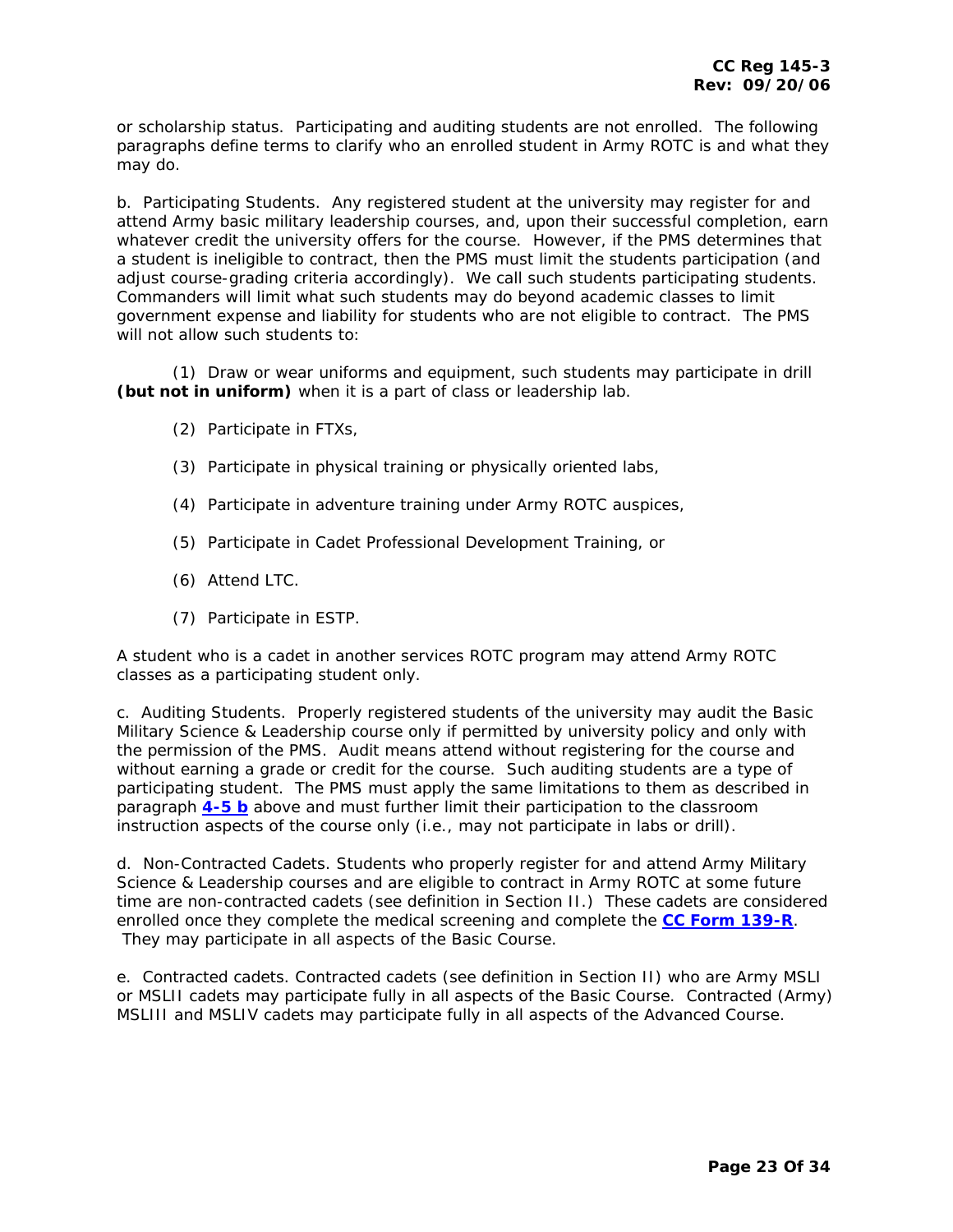# <span id="page-23-0"></span>**4-6. Re-Cycle Opportunities**

A cadet may be "**re-cycled**" for the ROTC campus program only in very limited circumstances.

a. On Campus, Non-Contracted Cadet. A non-contracted cadet who does poorly, misses too much of an ROTC semester, or returns to school after having "**dropped out**" for a period of time may repeat one or more courses consistent with university policy. The PMS keeps record of and bases a contracting decision on both the initial and subsequent grades the cadet earns. To contract, a cadet must be able to complete the Advanced Course in no less than four normal semesters.

b. On Campus, Contracted Cadet. A contracted cadet who fails a ROTC course may be recommended for disenrollment for breach of contract. A contracted cadet who does poorly or misses too much of an ROTC semester for good cause (**PMS'S judgment**) may only take the course again if consistent with university policy and with the permission of the PMS. A cadet must be able to complete the Advanced Course in no less than four normal semesters.

**W. MONTAGUE WINFIELD Major General, U.S. Army Commanding** 

**OFFICIAL:** 

**RADAMES CORNIER, JR. Colonel, GS Chief of Staff** 

**DISTRIBUTION: Region, Brigade and Battalion Commanders, U.S. Army Cadet Command Primary and Special Staff, HQ, U.S. Army Cadet Command** 

**CF: DCSOPS&T, U.S. Army Training and Doctrine Command G-3, U.S. Army Accessions Command**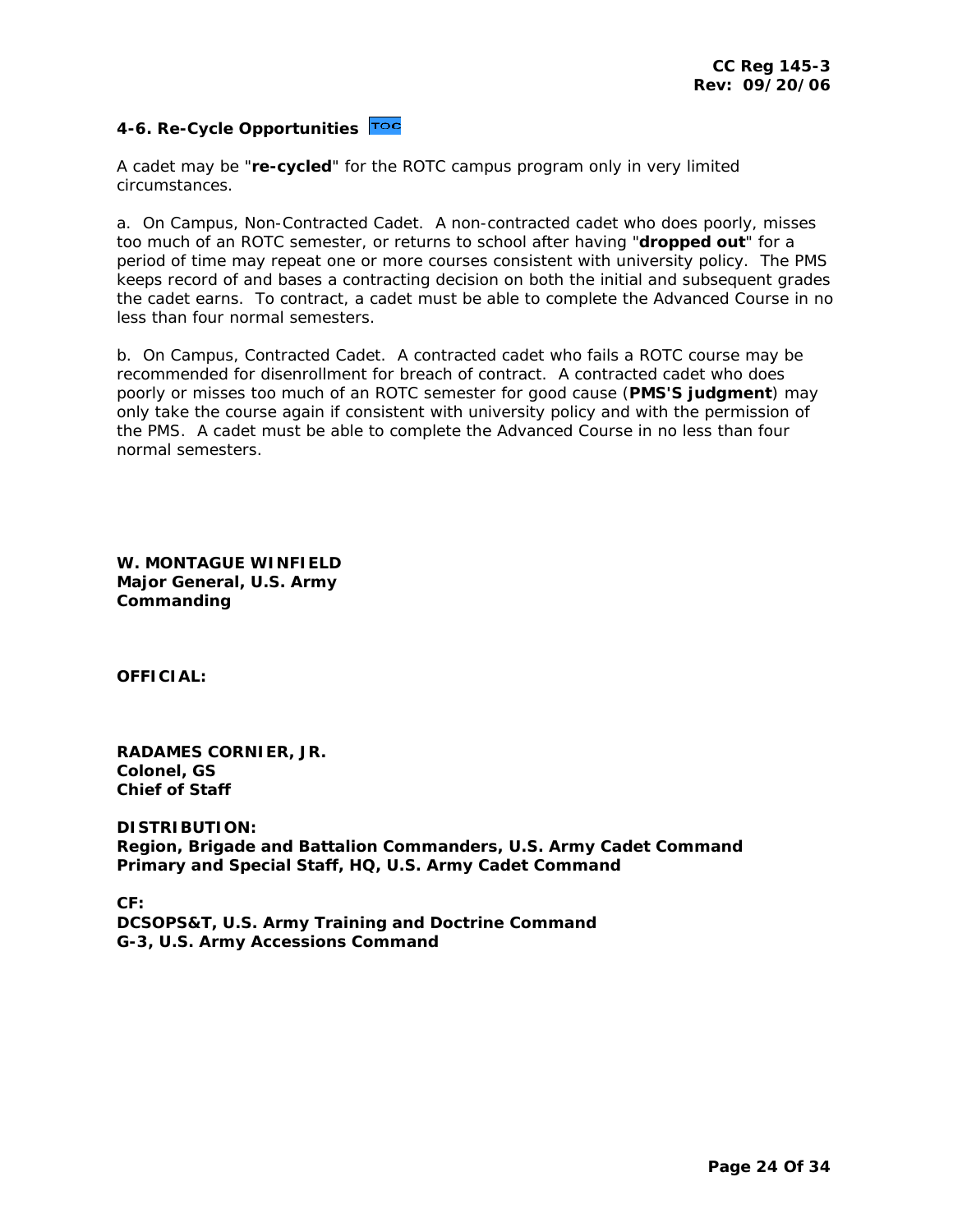<span id="page-24-0"></span>

| Section   Toc<br><b>Abbreviations</b> |                                                       |  |
|---------------------------------------|-------------------------------------------------------|--|
| <b>ACRONYM</b>                        | <b>DEFINITION</b>                                     |  |
| <b>AAS</b>                            | Air Assault School                                    |  |
| <b>ACCT</b>                           | Accelerated Cadet Training Program                    |  |
| <b>AELP</b>                           | Advanced English Language Program                     |  |
| <b>AEO</b>                            | Alternate Entry Option                                |  |
| <b>AIAD</b>                           | Advanced Individual Academic Development              |  |
| <b>AMEDDIP</b>                        | Army Medical Department Internship Program            |  |
| <b>APFT</b>                           | Army Physical Fitness Test                            |  |
| <b>APMS</b>                           | Assistant Professor of Military Science               |  |
| <b>ASBIP</b>                          | Army Science Board Internship Program                 |  |
| <b>BLTP</b>                           | Brigade Leaders Training Program                      |  |
| <b>BOLC</b>                           | <b>Basic Officer Leader Course</b>                    |  |
| <b>BRM</b>                            | Basic Riffle Marksmanship                             |  |
| <b>CCIMS</b>                          | Cadet Command Information Management System           |  |
| <b>CDQC</b>                           | <b>Combat Divers Qualification Course</b>             |  |
| <b>CER</b>                            | <b>Cadet Evaluation Report</b>                        |  |
| <b>CES</b>                            | <b>Cadet Evaluation System</b>                        |  |
| <b>CFT</b>                            | <b>Cadet Field Training</b>                           |  |
| <b>CIEIP</b>                          | Cadet Installation and Environment Internship Program |  |
| <b>CILIP</b>                          | Central Identification Laboratory Internship Program  |  |
| <b>CIP</b>                            | Cadet Internship Program                              |  |
| <b>CPDT</b>                           | Cadet Professional Development Training               |  |
| <b>CPFT</b>                           | <b>Cadet Practical Filed Training</b>                 |  |
| <b>CST</b>                            | <b>Combat Survival Training</b>                       |  |
| <b>CTLT</b>                           | Cadet Troop Leader Training                           |  |
| <b>CWST</b>                           | Combat Water Survival Test                            |  |
| <b>DISAIP</b>                         | Defense Information Systems Agency Internship Program |  |
| <b>DLIELC</b>                         | Defense Language Institute English Language Center    |  |
| <b>DL-SOCC</b>                        | Distance Learning-School of Cadet Command             |  |
| <b>EAP</b>                            | <b>Enrollment Action Plan</b>                         |  |
| <b>ECL</b>                            | English Comprehension Level                           |  |
| <b>ECP</b>                            | Early Commissioning Program                           |  |
| <b>ESL</b>                            | English as a Second Language                          |  |
| <b>ESTP</b>                           | Enhanced Skills Training Program                      |  |
| <b>FTX</b>                            | <b>Filed Training Exercise</b>                        |  |
| G3/S3                                 | Training, Operations and Plans Office(r)              |  |
| <b>GPA</b>                            | Grade Point Average                                   |  |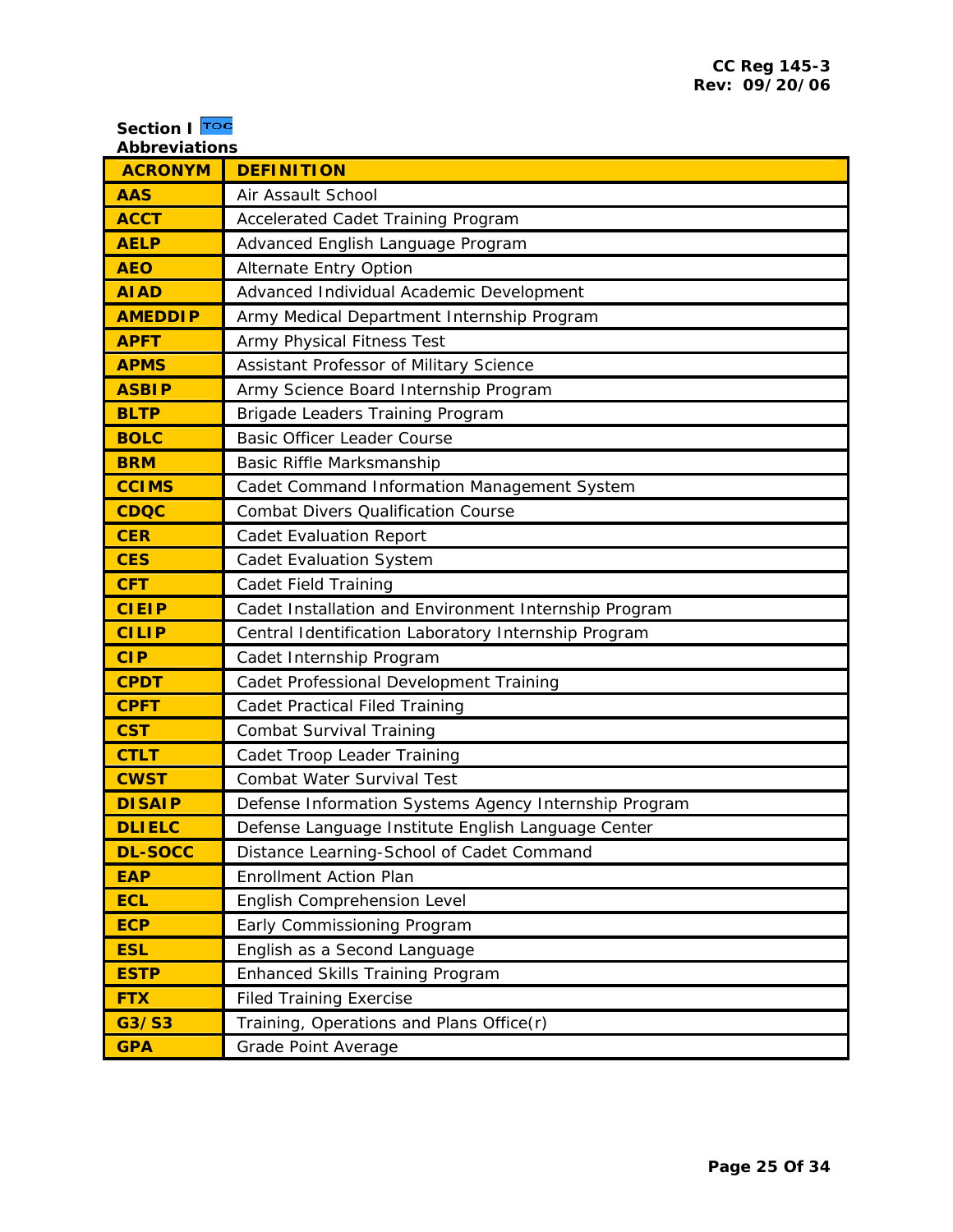# **Section I (continued)**

| <b>Abbreviations</b> |                                                        |  |
|----------------------|--------------------------------------------------------|--|
| <b>ACRONYM</b>       | <b>DEFINITION</b>                                      |  |
| <b>HFPAIP</b>        | Health Facilities Planning Agency Internship Program   |  |
| <b>HRA</b>           | Human Resource Assistant                               |  |
| <b>JFKSWIP</b>       | John F. Kennedy Special Warfare Internship Program     |  |
| <b>JROTC</b>         | Junior Reserve Officers Training Corps                 |  |
| <b>LBE</b>           | Load Bearing Equipment                                 |  |
| <b>LDAC</b>          | Leader Development and Assessment Course               |  |
| <b>LDP</b>           | Leadership Development Program                         |  |
| <b>LOG</b>           | Logistics                                              |  |
| <b>LTC</b>           | Leaders Training Course                                |  |
| <b>MJC</b>           | Military Junior College                                |  |
| <b>MSL</b>           | Military Science & Leadership                          |  |
| <b>NGICIP</b>        | National Ground Intelligence Center Internship Program |  |
| <b>NSTP</b>          | Nurse Summer Training Program                          |  |
| <b>NWT</b>           | Northern Warfare Training                              |  |
| <b>OER</b>           | <b>Officer Efficiency Report</b>                       |  |
| <b>OES</b>           | <b>Officer Education System</b>                        |  |
| <b>OCS</b>           | Officer Candidate School                               |  |
| <b>OFCOT</b>         | <b>Olmsted Foundation Cadet Overseas Travel</b>        |  |
| <b>OPI</b>           | Oral Proficiency Interview                             |  |
| <b>PCC</b>           | Pre-Command Course                                     |  |
| <b>PCT</b>           | Pre-Commissioning Training                             |  |
| <b>PME</b>           | Professional Military Education                        |  |
| <b>PMS</b>           | Professor of Military Science                          |  |
| <b>POI</b>           | Program of Instruction                                 |  |
| <b>PT</b>            | Physical Training                                      |  |
| <b>ROO</b>           | <b>Recruiting Operations Officer</b>                   |  |
| <b>SMSI</b>          | Senior Military Science Instructor                     |  |
| <b>SOCC</b>          | School of Cadet Command                                |  |
| <b>SROTC</b>         | Senior Reserve Officers' Training Corps                |  |
| <b>TRADOC</b>        | Training and Doctrine Command                          |  |
| <b>UKOTC</b>         | United Kingdom Officer Training Course                 |  |
| <b>USAAC</b>         | United States Army Accessions Command                  |  |
| <b>USACC</b>         | United States Army Cadet Command                       |  |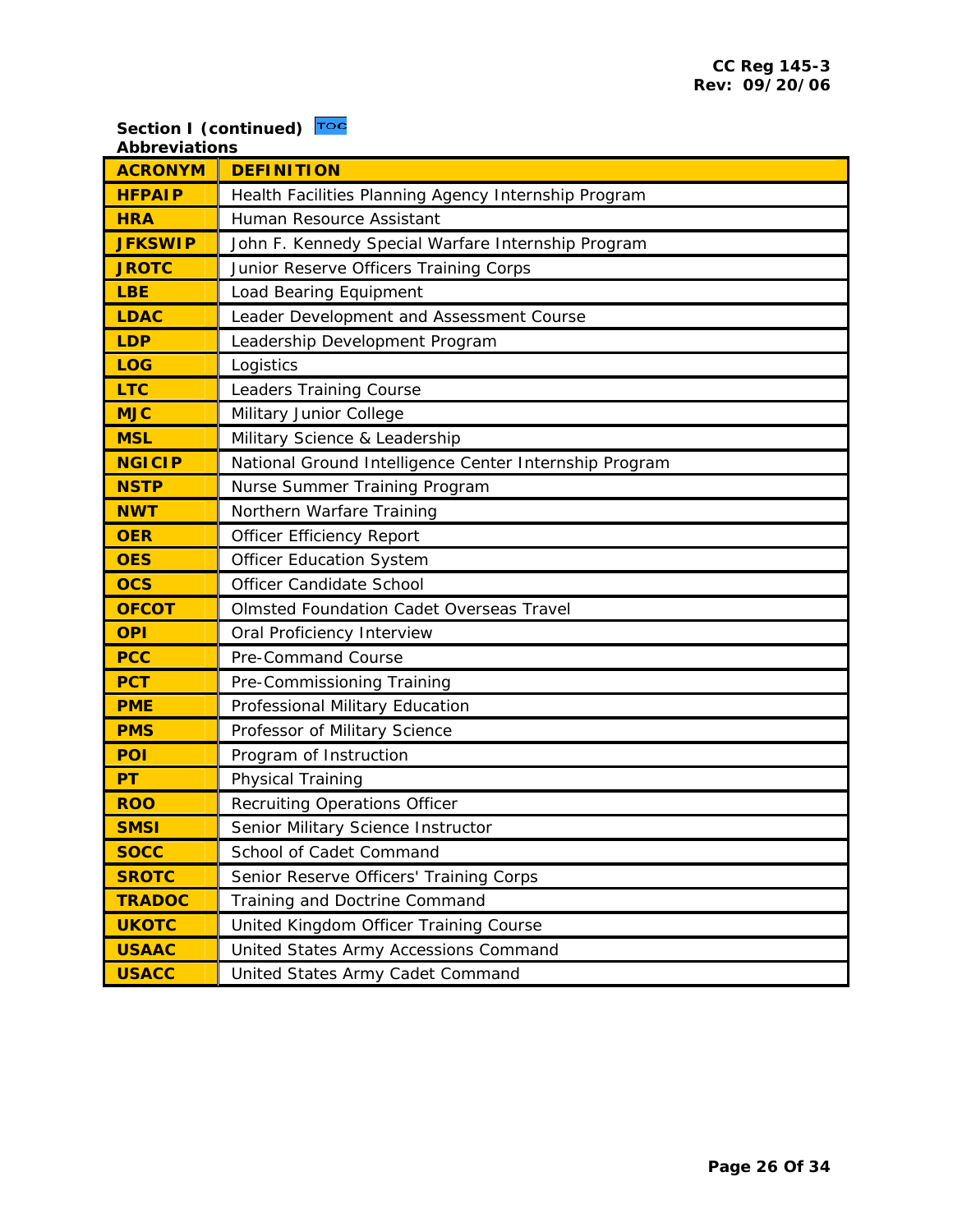# <span id="page-26-0"></span>**Section II TOC Terms**

## **Acceleration**

Taking more than one Military Science and Leadership course at a time in order to make up for time, i.e. taking both MSL 201 and MSL 202 in one semester in order to avoid having to go to LTC to qualify for the Advanced Course. Acceleration of the Basic Course requires PMS approval. Acceleration of the Advanced Course is not authorized without advanced approval of the CG USACC.

## **Advanced Course**

The last two years of the Senior ROTC program (MSLIII and MSLIV) including LDAC. The cadet normally pursues this during the junior and senior years in college. For Military Junior College (MJC) cadets, the advanced course includes freshman and sophomore years.

## **Alternate Entry Option**

One form of lateral entry where a student completes the Senior ROTC Advanced Course in the following progression: MSLIII, LTC, MSLIV, and LDAC

## **Assistant Professor of Military Science (APMS)**

The primary instructor for ROTC cadets enrolled in Military Science. APMS duties include, but are not limited to: recruiting, training, administration, coaching and commissioning the future officer leadership of the Army.

# **Basic Course**

The two-year Senior ROTC basic course of study (MSLI and MSLII), normally pursued by the cadet during freshman and sophomore years in college. Completion or completion credit is mandatory for entry into the advanced course.

#### **Battalion Commander**

See Professor of Military Science.

#### **Behavior**

An observable activity or action. The performance of a skill.

#### **Cadet**

Cadets are students who are enrolled in Army ROTC. In order to be classified as enrolled in the Army ROTC, the student must have signed the **[CC Form 139-R](http://my.usaac.army.mil/downloads/usacc/HQ/library/Forms/XFDL/cc139-locked.xfd)**, and been accepted for enrollment by the PMS (who has verified the students eligibility for enrollment). A PMS may not accept a student for enrollment into Army ROTC unless the student has registered for and is taking a military leadership class for academic/ROTC credit or is attending LTC and meets all enrollment requirements.

# **Certification**

Written verification of proficiency in a given task or tasks.

#### **College Freshman**

A student who is in the first year of college and has earned between one and 30 semester credit hours or between one and 45 quarter credit hours or as defined by the institution.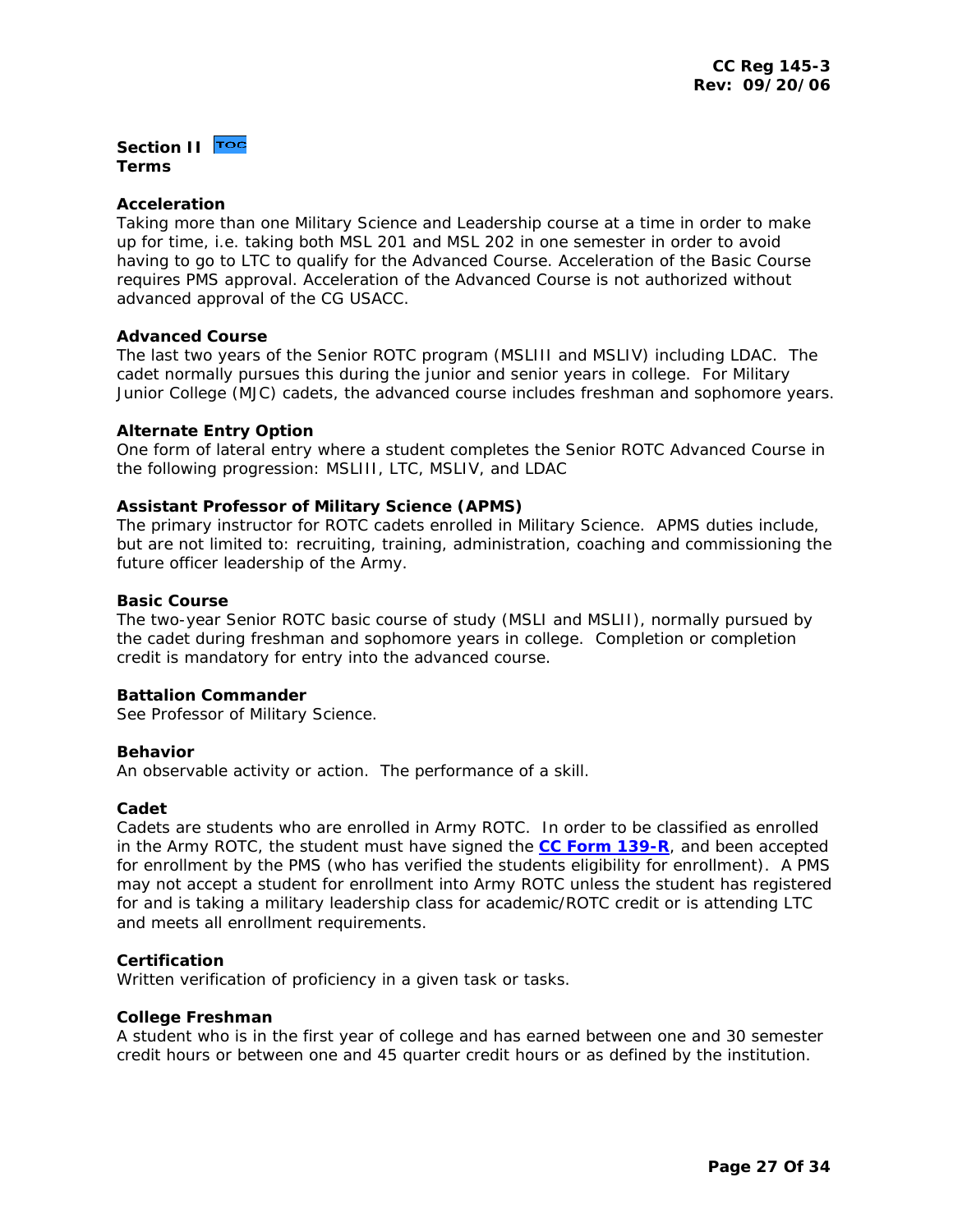**Section II (continued) Toc Terms** 

#### **College Sophomore**

A student who is in the second year of college and has earned more than 30 but less than 60 semester credit hours or 45 quarter credit hours and less than 90 quarter credit hours or as defined by the institution.

## **Common Core Training**

Direct training requirement for specific courses, grade levels, or organization levels. It consists of critical tasks performed by individuals at specific grade levels regardless of MOS or career field. Common core tasks are common soldier, common skill level, and organizational level shared tasks.

#### **Completion Cadet Program**

Cadets who have completed all military leadership and LDAC requirements but who have not yet met graduation (baccalaureate) requirements are administered under this program.

#### **Compression**

When two or more classes are combined into one hybrid course. Compression of Military Science and Leadership courses is prohibited.

#### **Condition**

The condition (or set of conditions) describes clearly and completely the circumstances under which the task must be performed.

#### **Constraints**

Limiting or restraining conditions or factors such as policy considerations, time limitations, environmental factors, and budgetary and other resource limitations.

#### **Contracted Cadet**

A contracted cadet is a student who has been determined eligible for enrollment (**signed [CC Form 139-R](http://my.usaac.army.mil/downloads/usacc/HQ/library/Forms/XFDL/cc139-locked.xfd)**) and signed a **[DA Form 597](http://www.army.mil/usapa/eforms/pureEdge/A597.XFDL)**/**[597-3](http://www.army.mil/usapa/eforms/pdf/A597_3.PDF)** as applicable and the **[DD Form 4](http://www.dtic.mil/whs/directives/infomgt/forms/eforms/dd0004.pdf)** series. Contracted cadets are enrolled in the SROTC program as nonscholarship or scholarship cadets. Completion cadets remain contracted cadets.

#### **Controls**

An action taken to eliminate hazards or reduces their risk.

#### **Counseling**

A means of assisting and developing students and subordinates. A leader/instructor counsels subordinates: to praise and reward good performance, to develop teamwork, to inform soldiers on how well or how poorly they are performing, to assist soldiers to reach required standards, to cause soldiers to set personal and professional goals, and to help soldiers resolve personal problems.

#### **Curriculum**

A course of study. An Army school curriculum consists of the course design, lesson plans, student evaluation plan, tests, course map, all other associated training material, and the program of instruction.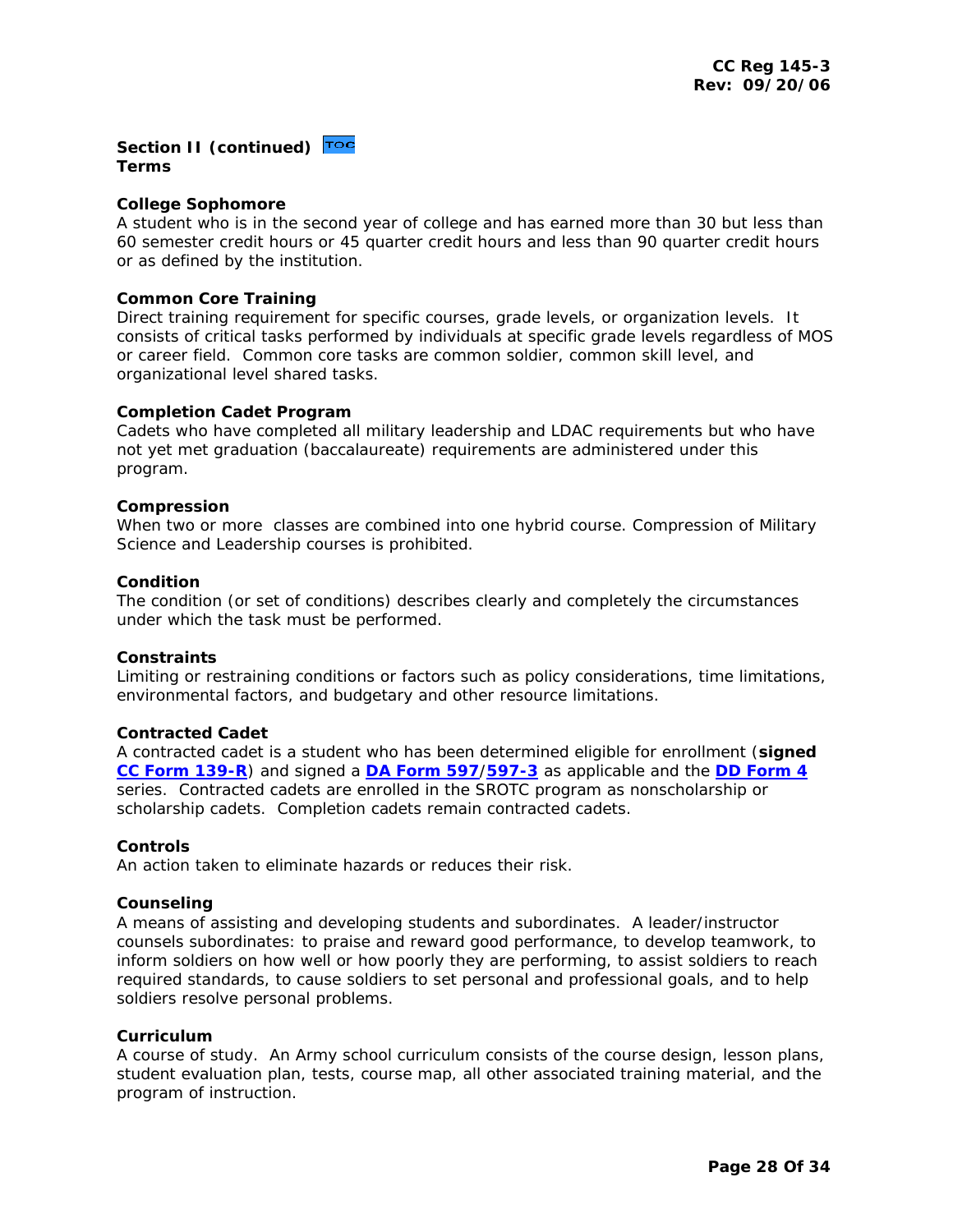# Section II (continued) **Toc Terms**

# **Distance Learning**

The application of multiple means and technology to deliver standardized training (individual, collective, self-development) to soldiers and units at the right place and right time.

# **Early Commissioning Program (ECP)**

A program that allows Military Junior Colleges ROTC cadets, who have completed all ROTC requirements, except that of obtaining a baccalaureate degree to be commissioned.

## **Evaluation**

Measurement of the demonstrated ability of soldiers or units to perform a task, supporting skill and knowledge; or learning objective against the standard.

#### **Feedback**

Information and data provided both within and outside the training system, that indicates the efficiency or effectiveness of the system or product. It is the data and information provided to the appropriate training proponent concerning the effectiveness and efficiency of the proponents training products. Also information provided to a student concerning his/her training performance.

# **Go/No-Go--Pass or Fail**

The evaluation criteria whereby students cannot partially pass. They either pass (go: meet the standard) or fail (no-go: not meet the standard).

#### **Hazard**

Any actual or potential condition that can cause injury, illness, or death of personnel, damage to or loss of equipment, property or mission degradation (FM 101-5); a condition or activity with potential to cause damage, loss or mission degradation (Joint Pub 1-02). Example: A river crossing has hazards that might include water depth and current, hypothermia, fatigue, debris on or under the water, change in conditions caused by weather, and swimming ability of the soldiers, etc.

#### **Implementation**

The actual conduct of training by any method of instruction using the validated training material created during the design and development phases. A major phase in the training development process.

# **Joint Training**

Training in which elements of more than one service of the same nation participate.

#### **Leader Development and Assessment Course (LDAC)**

Required field training period conducted at Fort Lewis, WA. LDAC is a part of the advanced course that is usually attended between MSLIII and MSLIV.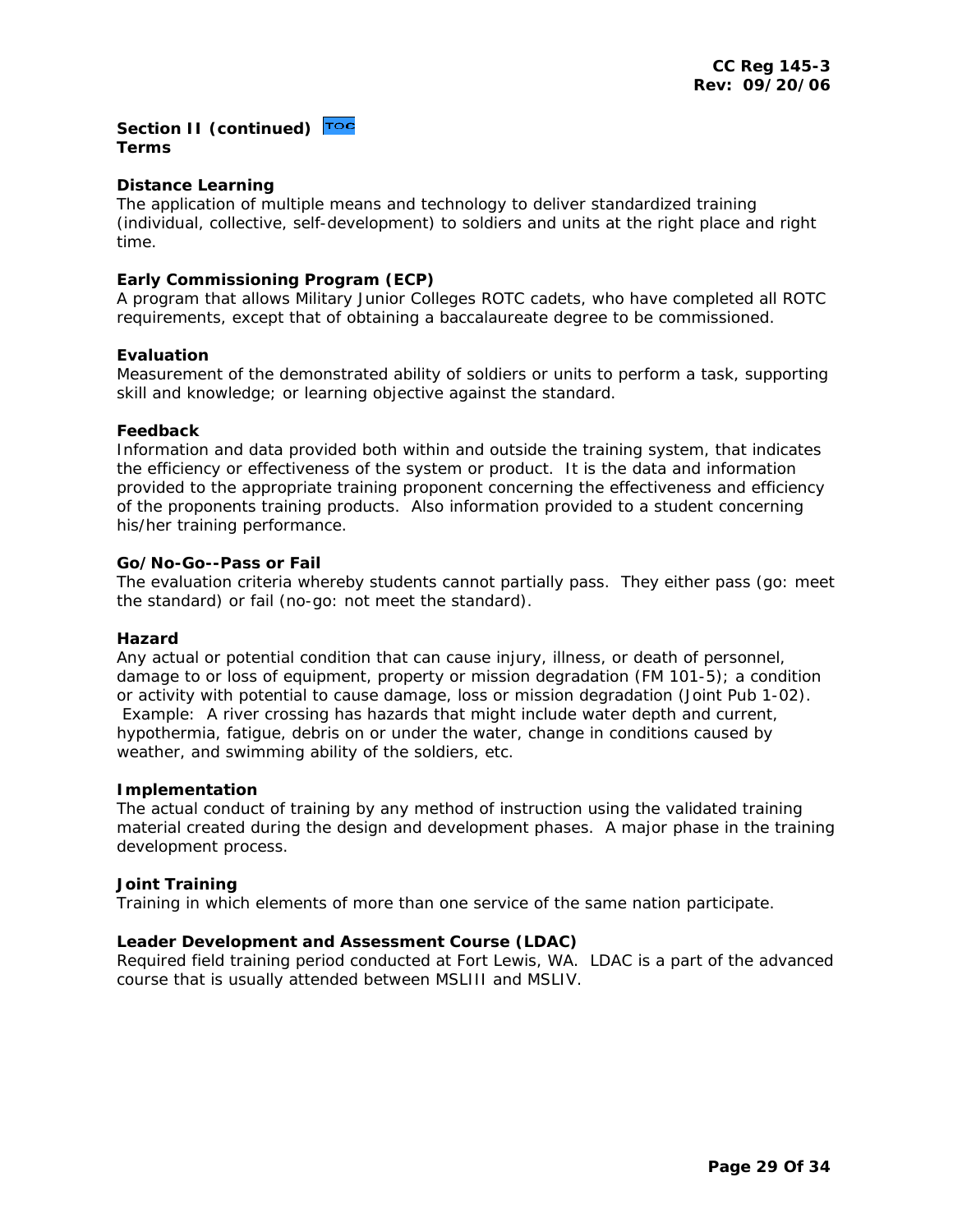# **Section II (continued) Terms**

## **Leaders Training Course**

A 28-day ROTC training course conducted at Fort Knox, KY; normally attended before the applicants junior academic year used as to gain placement credit for the basic course.

## **Military Junior College (MJC)**

A two-year institution that has contracted with the Secretary of the Army to provide military science instruction. It provides high school and college-level instruction but does not confer a baccalaureate degree.

#### **Mission Essential Task List (METL)**

A compilation of collective mission essential tasks which must be successfully performed if an organization is to accomplish its wartime mission(s).

## **MSL I/II/III/IV/V/VI**

Designations for the different levels of Military Science & Leadership. For example, MSLI is the first year, while MSLIV is the fourth year. MSLIII and MSLIV are the designations for the Advanced Course. MSV, scholarship and non-scholarship, is a cadet on extended benefits for one additional year. MSVI is a cadet that has completed LDAC and is presently completing PME requirements before receiving a commission.

## **Non-Contracted Cadet**

A non-contracted cadet signed the **[CC Form 139-R](http://my.usaac.army.mil/downloads/usacc/HQ/library/Forms/XFDL/cc139-locked.xfd)** (and been accepted for enrollment by the PMS) but has not signed/completed a **[DA Form 597](http://www.army.mil/usapa/eforms/pureEdge/A597.XFDL)**/**[597-3](http://www.army.mil/usapa/eforms/pdf/A597_3.PDF)** and the **[DD Form 4](http://www.dtic.mil/whs/directives/infomgt/forms/eforms/dd0004.pdf)** series. A non-contracted cadet includes a student with a scholarship award pending contracting or an advanced designee scholarship awardee. A non-scholarship conditional cadet is an individual who has completed the **[CC Form 139-R](http://my.usaac.army.mil/downloads/usacc/HQ/library/Forms/XFDL/cc139-locked.xfd)**, Part 1 of **[DA Form 597](http://www.army.mil/usapa/eforms/pureEdge/A597.XFDL)**, and a waiver request pending.

# **Pre-Commissioning Common Core Training**

Those tasks designated by HQ, TRADOC as tasks to be trained by all pre-commissioning sources.

#### **Professor of Military Science (PMS)**

The academic and military position title of the senior commissioned officer assigned to duty with a Senior ROTC battalion.

#### **Program of Instruction (POI)**

A formal course document which prescribes the training content, hours, and types of instruction and all resources required to conduct training in an institutional setting.

#### **Risk**

Chance of hazard or bad consequences; the probability of exposure to chance of injury or loss from a hazard; risk level is expressed in terms of hazard probability and severity (**[FM](http://www.dtic.mil/doctrine/jel/service_pubs/101_5.pdf)  [101-5](http://www.dtic.mil/doctrine/jel/service_pubs/101_5.pdf)**).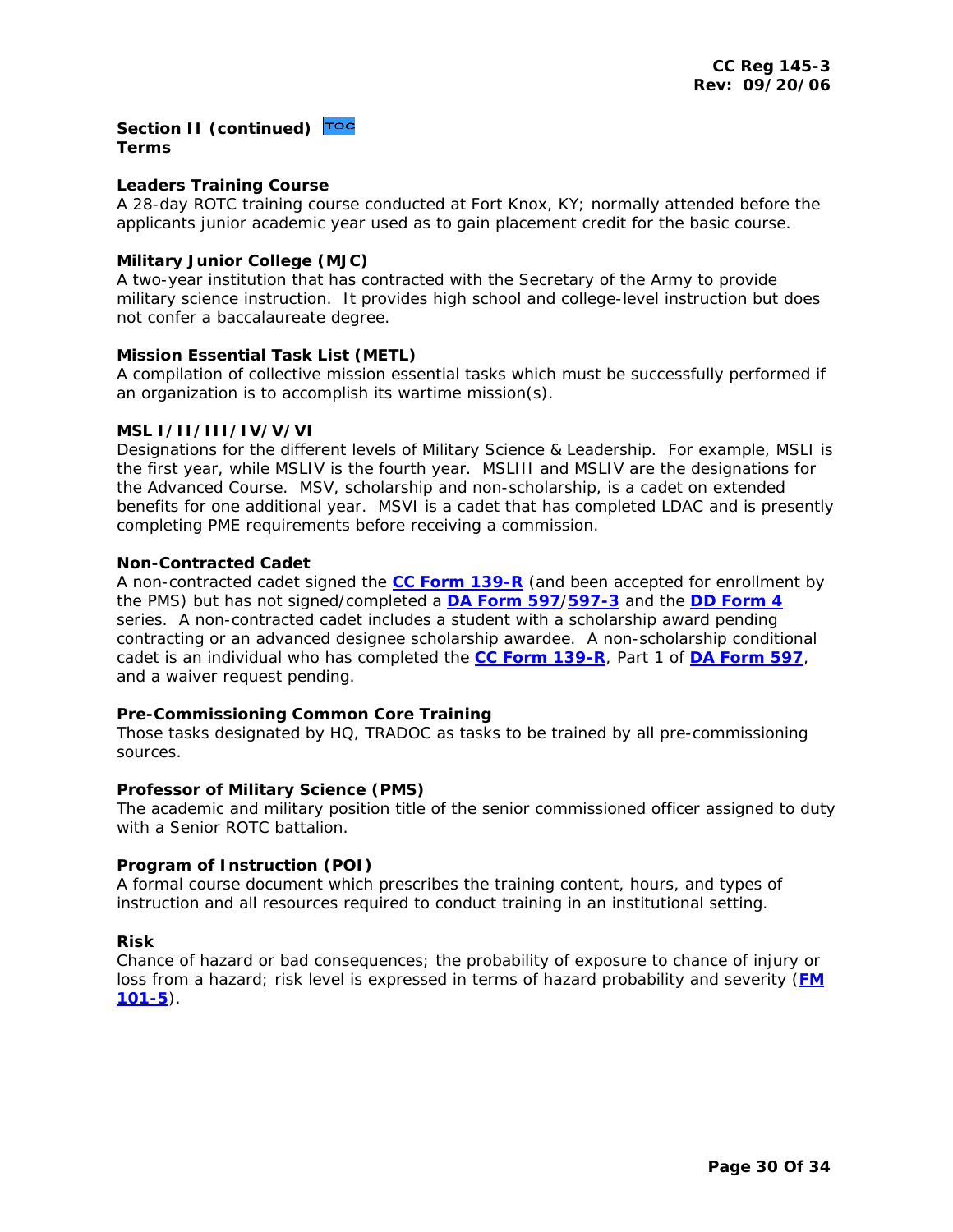# Section II (continued) **Toc Terms**

#### **Risk Assessment**

The process used to identify potential hazard associated with training, set values on the risk elements, compare risks against training benefits, and eliminate unnecessary risks. It is an expression of potential loss in terms of hazard severity, accident probability, and exposure to hazard.

#### **Risk Management**

The process of identifying, assessing, and controlling risks arising from operational factors and making decisions that balance risk cost with mission benefits.

## **Skill**

The ability to perform a job related activity, which contributes to the effective performance of a task.

## **Standard**

A statement which establishes how well a task or learning objective must be performed. The standard specifies how well, completely, or accurately a process must be performed or product produced. The task standard reflects task performance requirements on the job. The learning objective standard reflects the standard that must be achieved in the formal learning environment.

## **Standardization**

As applicable to Army training means: The development and implementation of performance standards, which the Army employs in training and in combat. Units and soldiers performing the same task will be trained to perform that task to the same standard. Training products are produced in one format by the training proponent and used by other training activities.

# **Task**

A clearly defined and measurable activity accomplished by individuals and organizations. It is the lowest behavioral level in a job or unit that is performed for its own sake. It must be specific; usually has a definite beginning and ending; may support or be supported by other tasks; and has only one action.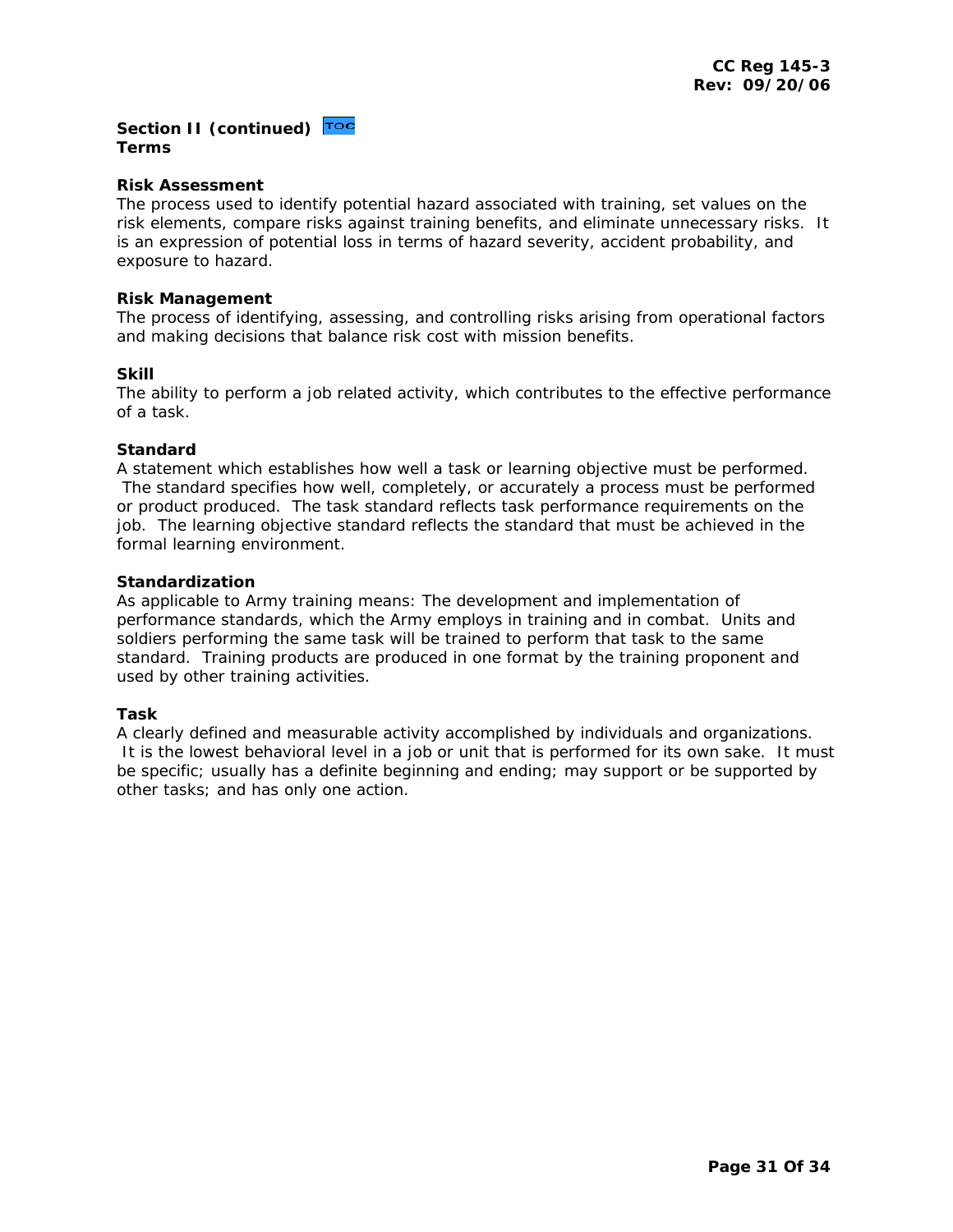#### <span id="page-31-0"></span>TOC **Appendix A, References**

**[AR 25-50](http://www.army.mil/usapa/epubs/pdf/r25_50.pdf)** Preparing and Managing Correspondence

**[AR 145-1](http://www.army.mil/usapa/epubs/pdf/r145_1.pdf)** Senior ROTC Program: Organization, Administration, and Training

**[AR 190-11](https://akocomm.us.army.mil/usapa/epubs/DR_pubs/DR_B/pdf/r190_11.pdf)** Physical Security

**[AR 190-13](http://www.army.mil/usapa/epubs/pdf/r190_13.pdf)** The Army Physical Security Program of Arms, Ammunition and Explosives

**[AR 385-10](http://www.army.mil/usapa/epubs/pdf/r385_10.pdf)** The Army Safety Program

**[AR 385-40](http://www.army.mil/usapa/epubs/pdf/p385_40.pdf)** Accident Reporting and Records

**[AR 385-55](http://www.usaac.army.mil/accw/div/safety/POV/AR%20385-55.pdf)** Prevention of Motor Vehicle Accidents

**[AR 385-63](http://www.army.mil/usapa/epubs/pdf/p385_63.pdf)** Range Safety

**[AR 385-64](http://www.army.mil/usapa/epubs/pdf/p385_64.pdf)** U.S. Army Explosives Safety Program

**[DA Pam 25-33](http://www.army.mil/usapa/epubs/pdf/p25_33.pdf)** Users Guide for Army Publications and Forms

**[DA Pam 385-1](http://www.army.mil/usapa/epubs/pdf/p385_1.pdf)** Small Unit Safety Officer/NCO Guide

**[FM 7-8](http://www.rotc.neu.edu/docs/FM_7-8.pdf)** Infantry Rifle Platoon and Squad

**[FM 21-20](https://akocomm.us.army.mil/usapa/doctrine/DR_pubs/dr_aa/pdf/fm21_20.pdf)** Physical Fitness Training

**[FM 3-21.5](https://akocomm.us.army.mil/usapa/doctrine/DR_pubs/dr_aa/pdf/fm3_21x5.pdf)** Drill and Ceremonies

**FM 22-100 (replaced by [FM 6-22\)](http://usacac.army.mil/CAC/CAL/FM6_22.pdf)**  Army Leadership

**[FM 3-22.31](https://akocomm.us.army.mil/usapa/doctrine/DR_pubs/dr_aa/pdf/fm3_22x31c1.pdf)** M16A1 and M16A2 Rifle Marksmanship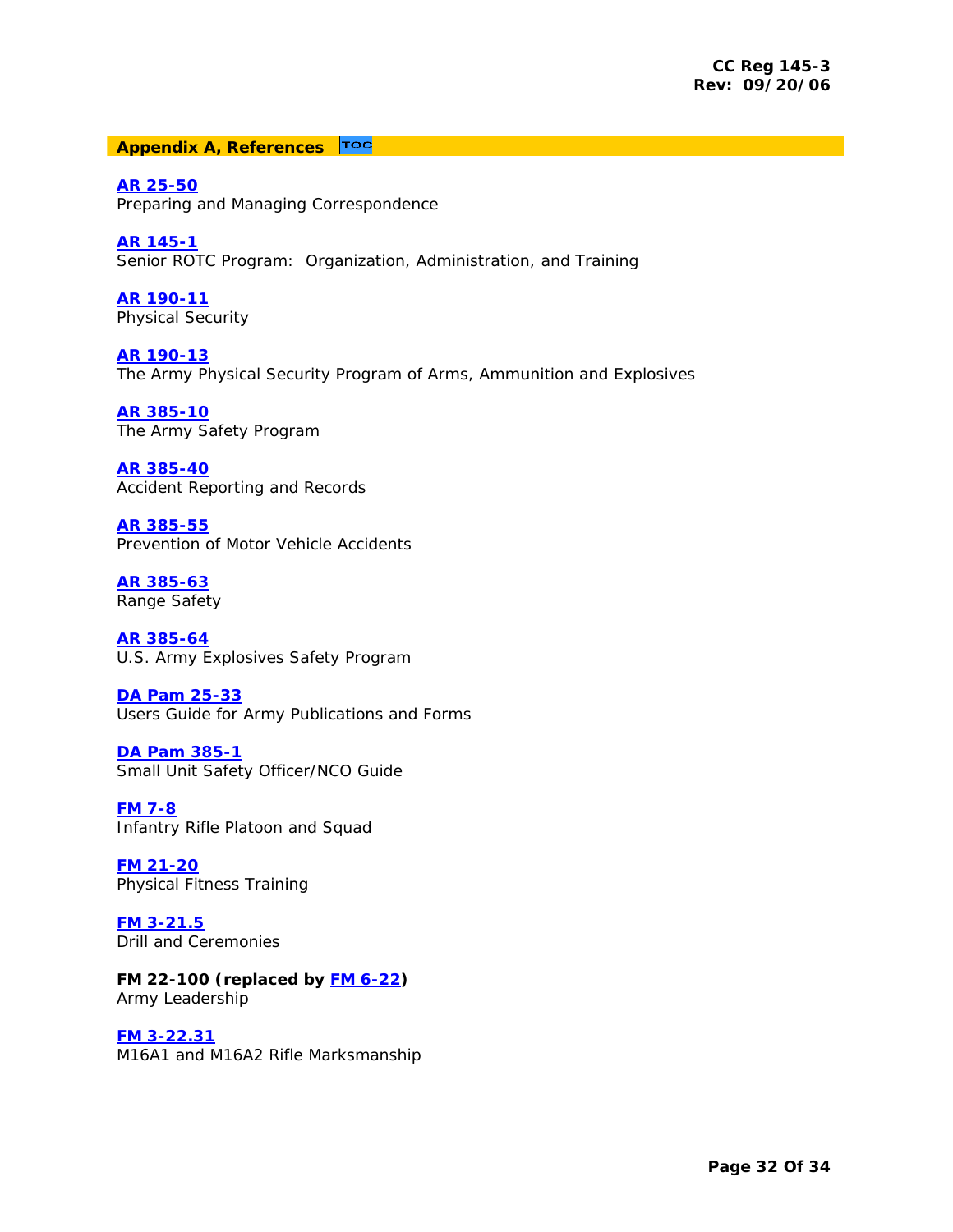# **Appendix A, References (continued)**

**[FM 7-0](https://akocomm.us.army.mil/usapa/doctrine/DR_pubs/dr_aa/pdf/fm7_0.pdf)** Training the Force

**[FM 7-1](https://akocomm.us.army.mil/usapa/doctrine/DR_pubs/dr_aa/pdf/fm7_1.pdf)** Battle Focused Training

**[FM 100-14](http://www.dtic.mil/doctrine/jel/service_pubs/100_14.pdf)** Risk Management

**[TRADOC Reg 350-13](http://www.tradoc.army.mil/tpubs/regs/r350-13.htm)** Military History Education

**[TRADOC Reg 350-29](http://www.tradoc.army.mil/tpubs/regs/r350-29.htm)** Prevention of Heat and Cold Casualties

# **[TRADOC Reg 350-70](http://www.tradoc.army.mil/tpubs/regs/r350-70/index.html)**

Training Development Management, Processes, and Products

**[TRADOC Reg 350-10](http://www.tradoc.army.mil/tpubs/regs/r350-10.htm)** Institutional Leader Training and Education

**[CCR-145-5](http://my.usaac.army.mil/portal/dt/usacc/HQ/library/CC_Regulations/)** U.S. Army ROTC Leaders Training Course

**[CCR 385-10](http://my.usaac.army.mil/portal/dt/usacc/HQ/library/CC_Regulations/)**  Cadet Command Safety Program

**[CCR 670-1](http://my.usaac.army.mil/portal/dt/usacc/HQ/library/CC_Regulations/)** Uniform Wear and Appearance

**[Cdt Cmd Pam 145-4](http://my.usaac.army.mil/portal/dt/usacc/HQ/library/CC_Pamphlets/CCPAM_145_4.htm)** Enrollment, Retention and Disenrollment Criteria, Policy and Procedures

**Cdt Cmd Pam 145-3.1** ROTC Cadet Professional Development Training, Off Campus Training

**[Cdt Cmd Pam 350-3](http://my.usaac.army.mil/portal/dt/usacc/HQ/library/CC_Pamphlets/CCPAM_350_3.htm)** Cadet Ranger Challenge Competition

**CDT CMD Cir 145-0X-1**  Leader Development and Assessment Course: Administrative Information

**CDT CMD Cir 145-0X-2**  Leader Development and Assessment Course: Cadet Information

**CDT CMD Cir 145-0X-3**  Leader Development and Assessment Course: Cadre Information